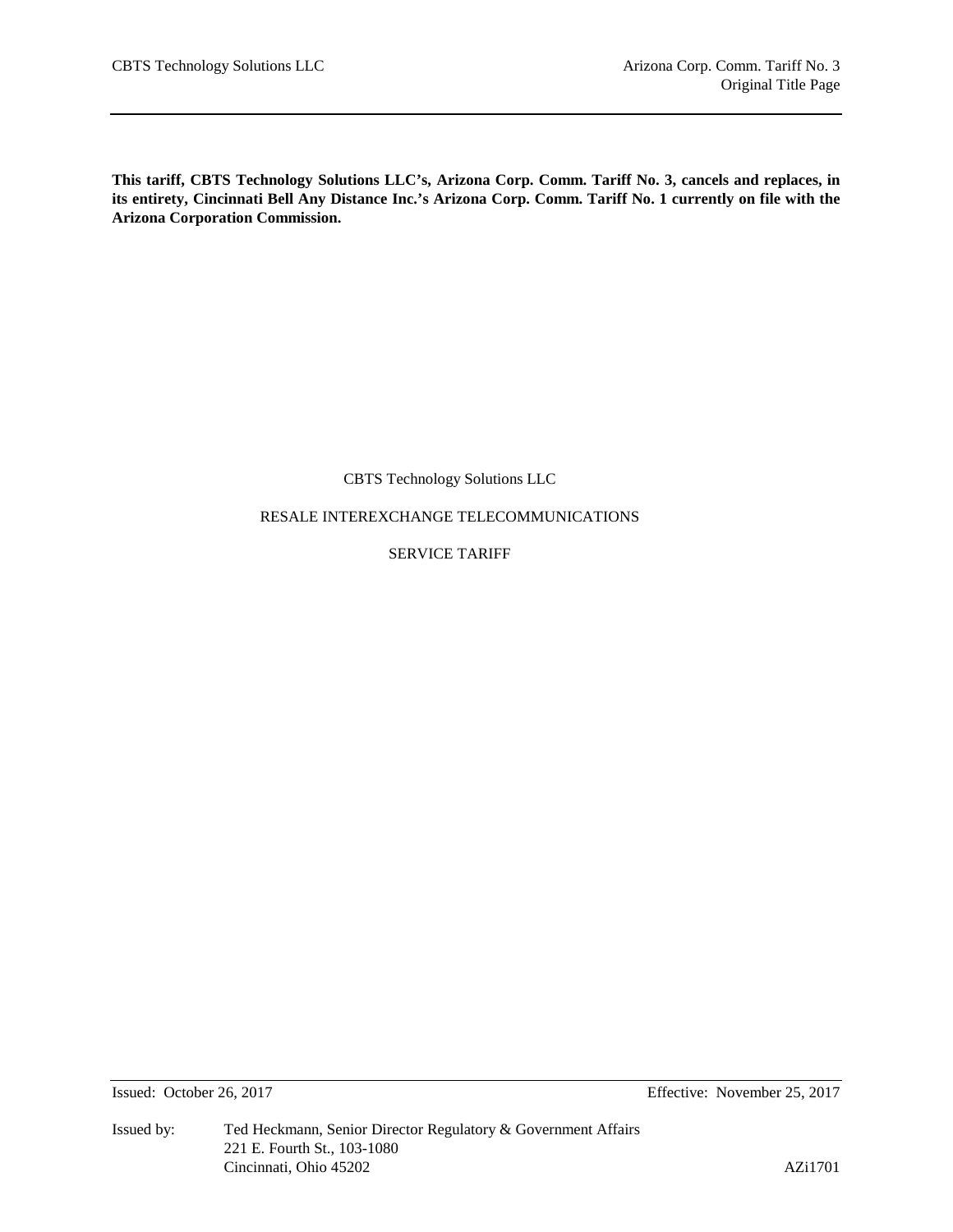## CHECK SHEET

Pages of this tariff, as indicated below, are effective as of the date shown at the bottom of the respective pages. Original and revised pages, as named below, comprise all changes from the original tariff and are currently in effect as of the date on the bottom of this page.

| PAGE           | <b>REVISION</b> |        | PAGE | <b>REVISION</b> |        | PAGE | <b>REVISION</b> |
|----------------|-----------------|--------|------|-----------------|--------|------|-----------------|
| Title          | Original        | $\ast$ | 33   | Original        | *      |      |                 |
| $\mathbf{1}$   | Original        | $\ast$ | 34   | Original        | *      |      |                 |
| $\overline{c}$ | Original        | *      | 35   | Original        | *      |      |                 |
| 3              | Original        | $\ast$ | 36   | Original        | *      |      |                 |
| 4              | Original        | $\ast$ | 37   | Original        | *      |      |                 |
| 5              | Original        | $\ast$ | 38   | Original        | *      |      |                 |
| 6              | Original        | $\ast$ | 39   | Original        | $\ast$ |      |                 |
| $\overline{7}$ | Original        | $\ast$ | 40   | Original        | $\ast$ |      |                 |
| 8              | Original        | $\ast$ | 41   | Original        | $\ast$ |      |                 |
| 9              | Original        | $\ast$ |      |                 |        |      |                 |
| 10             | Original        | $\ast$ |      |                 |        |      |                 |
| 11             | Original        | $\ast$ |      |                 |        |      |                 |
| 12             | Original        | $\ast$ |      |                 |        |      |                 |
| 13             | Original        | $\ast$ |      |                 |        |      |                 |
| 14             | Original        | $\ast$ |      |                 |        |      |                 |
| 15             | Original        | $\ast$ |      |                 |        |      |                 |
| 16             | Original        | $\ast$ |      |                 |        |      |                 |
| 17             | Original        | $\ast$ |      |                 |        |      |                 |
| 18             | Original        | $\ast$ |      |                 |        |      |                 |
| 19             | Original        | $\ast$ |      |                 |        |      |                 |
| 20             | Original        | $\ast$ |      |                 |        |      |                 |
| 21             | Original        | $\ast$ |      |                 |        |      |                 |
| 22             | Original        | $\ast$ |      |                 |        |      |                 |
| 23             | Original        | $\ast$ |      |                 |        |      |                 |
| 24             | Original        | $\ast$ |      |                 |        |      |                 |
| 25             | Original        | $\ast$ |      |                 |        |      |                 |
| 26             | Original        | *      |      |                 |        |      |                 |
| 27             | Original        | $\ast$ |      |                 |        |      |                 |
| 28             | Original        | $\ast$ |      |                 |        |      |                 |
| 29             | Original        | $\ast$ |      |                 |        |      |                 |
| 30             | Original        | $\ast$ |      |                 |        |      |                 |
| 31             | Original        | $\ast$ |      |                 |        |      |                 |
| 32             | Original        | $\ast$ |      |                 |        |      |                 |
|                |                 |        |      |                 |        |      |                 |

\* - indicates those pages included with this filing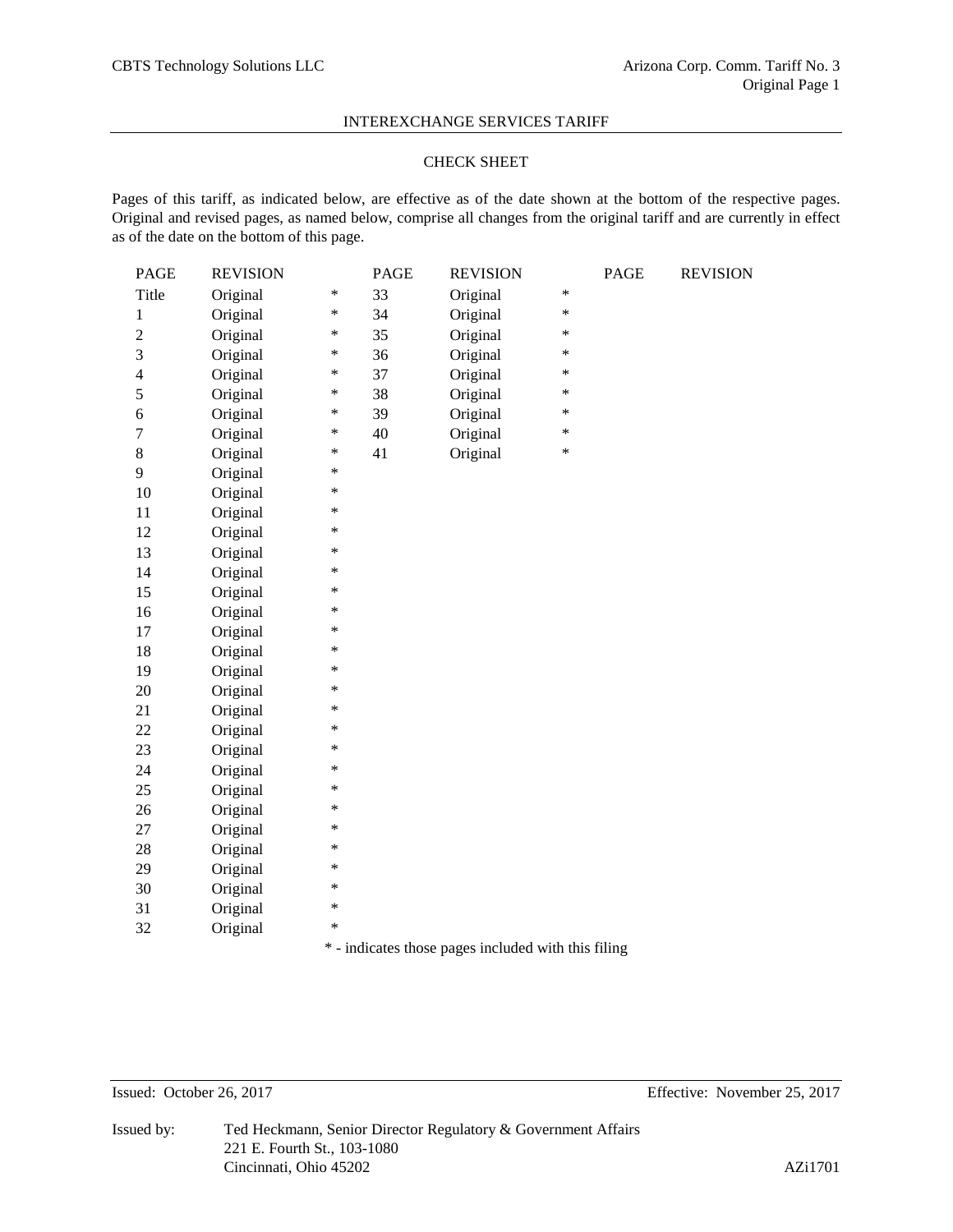## TABLE OF CONTENTS

Issued: October 26, 2017

Effective: November 25, 2017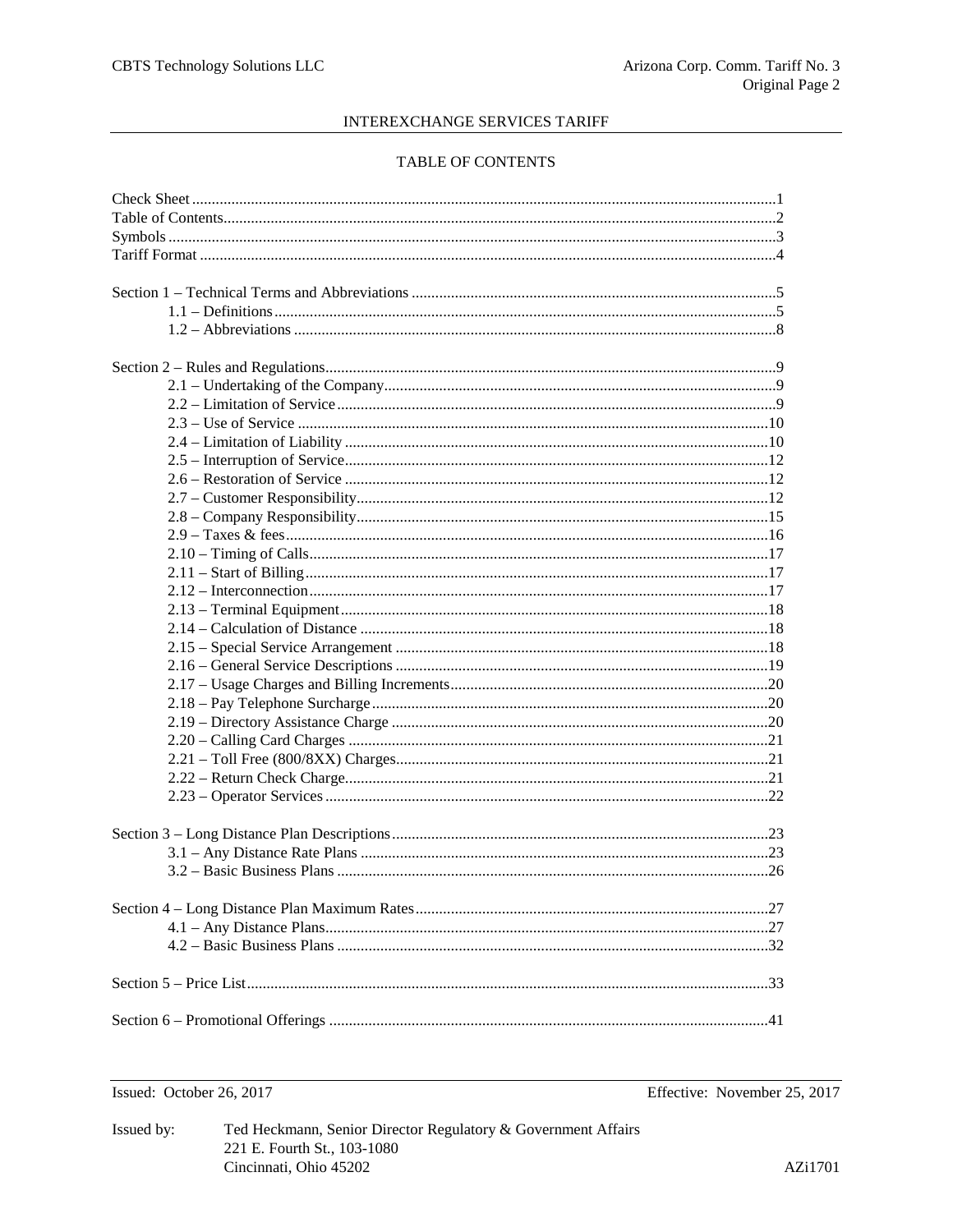## SYMBOLS

The following are the only symbols used for the purposes indicated below:

- C Change in regulation or rate structure
- D Delete or discontinue
- I Increase in rate
- M Moved from another tariff location
- N New rate or regulation
- R Reduction in rate
- T Change in text or regulation but no change in rate or change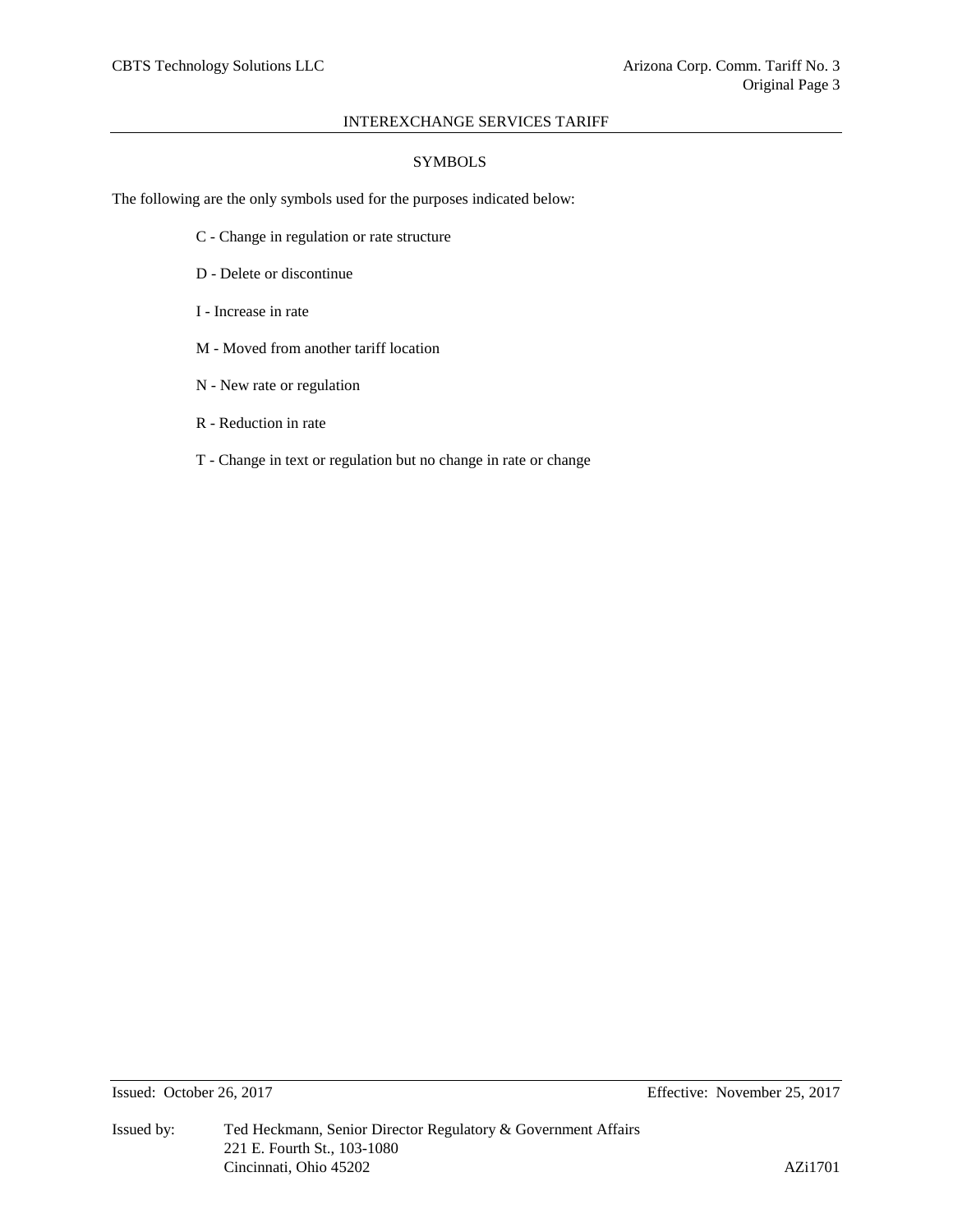## TARIFF FORMAT

- A. Page Numbering Page numbers appear in the upper right corner of the page. Pages are numbered sequentially. However, new pages are occasionally added to the tariff. When a new page is added between pages existing pages with whole numbers, a decimal is added. For example, a new page added between pages 34 and 35 would be 34.1.
- B. Page Revision Numbers Revision numbers also appear in the upper right comer of each page. These numbers are used to determine the most current pace version on file with the Commission. For example, the 4th Revised Page 34 cancels the Original Page 34. Consult the check sheet for the page currently in effect.
- C. Paragraph Numbering Sequence There are nine levels of paragraph coding. Each level of coding is subservient to its next higher level:
	- 2 2.1 2.1.1 2.1.1.A 2.1.1.A.1 2.1.1.A.1.(a) 2.1.1.A.1.(a).I  $2.1.1.A.1.(a).I.(i)$
- D. Check Sheets When a tariff filing is made with the Commission an updated check sheet accompanies the filing. The check sheet lists the pages contained in the tariff, with a cross reference to the current revision number. When new sheets are added, the check sheet is changed to reflect the revision. All revisions made in a given filing are designated by an asterisk (\*). There shall be no other symbols used on this sheet if these are the only changes made. The tariff user should refer to the latest check sheet to find out if a particular page is the most current on file with the Commission.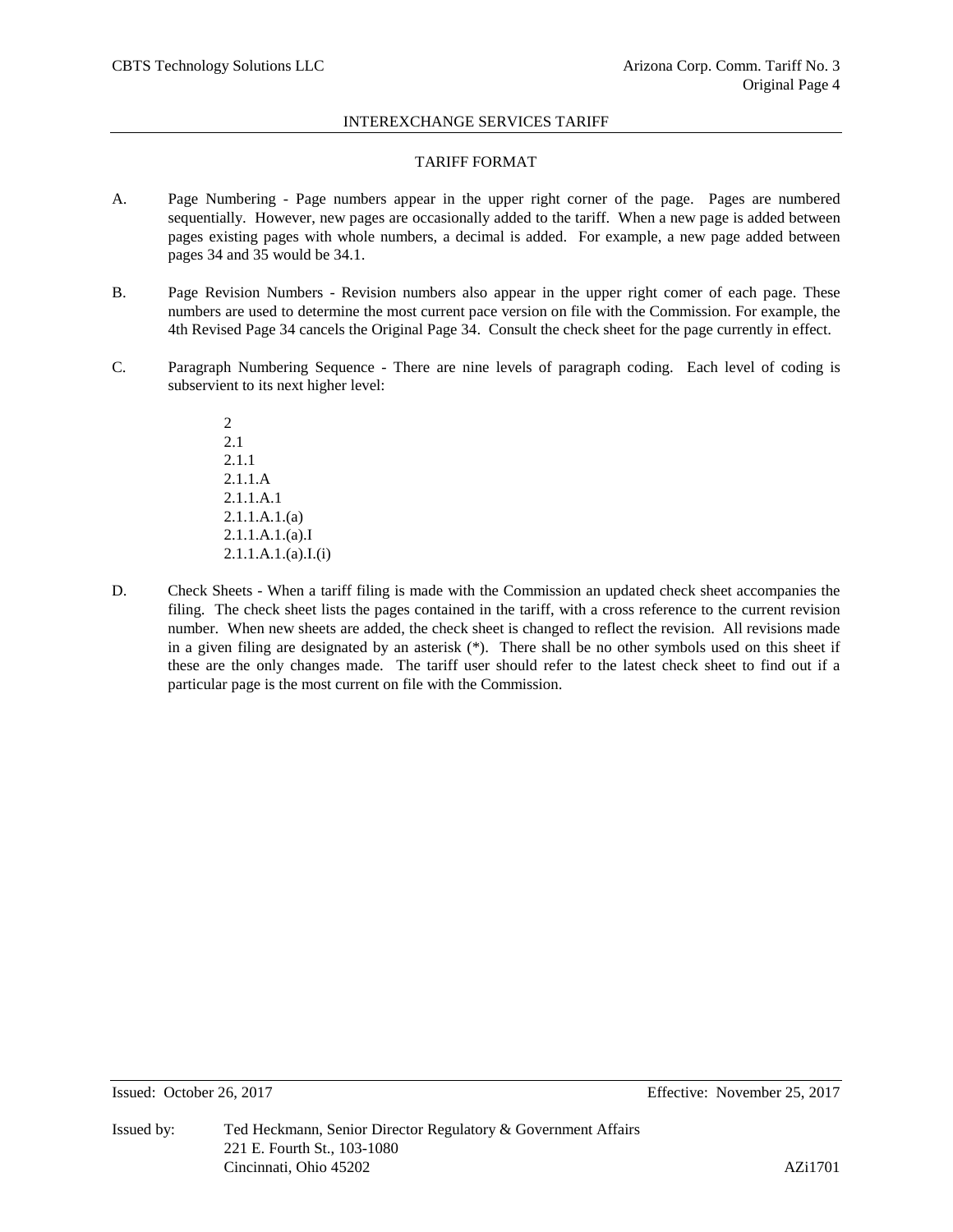# SECTION 1 - TECHNICAL TERMS AND ABBREVIATIONS

#### 1.1 Definitions

Application for Service - a standard order form which includes all pertinent billing, technical and other descriptive information which will enable the carrier to provide the communication service.

Authorization Code - a numerical code, one or more of which are assigned to a customer to enable a reseller to identify use of service on its account and to bill the customer accordingly for such service. Multiple authorization codes may be assigned to a customer to identify individual users or groups of users on its account.

Authorized User - a person, firm, corporation or other entity authorized by the customer to receive or send communications.

Automatic Dialing Device - an apparatus provided by the carrier which, when attached to customer's telephone equipment, dials the carrier's facilities, emits an authorization code, and forwards the called number to the carrier's facilities.

Bandwidth - the total frequency band allocated for a channel.

Busy Hour - the two consecutive half hours during which the greatest volume of traffic is handled.

Cancellation of Order - a customer-initiated request to discontinue processing a service order, either in part or in its entirety, prior to its completion.

Carrier – CBTS Technology Solutions LLC unless specifically stated otherwise.

Company – CBTS Technology Solutions LLC, sometimes referred to as "carrier."

Completed Calls - calls answered at the distant end. If a customer is charged for an incomplete call, the Company will issue a one minute credit upon the customer's request.

Custom Account Coding - key, legend or table created by the customer for a unique project or account numbers for its private use.

Customer - the person, firm, corporation or other entity that orders or uses service and is responsible for payment of the rates and charges under a contract or this tariff.

Customer Premises Equipment - communications equipment located at the customer's premises. Such equipment may be provided by the customer or by The Company.

Day Rate Period - unless otherwise specified in this tariff, the Day Rate Period applies during the hours of 8:00 a.m. to, but not including 5:00 p.m., Monday through Friday.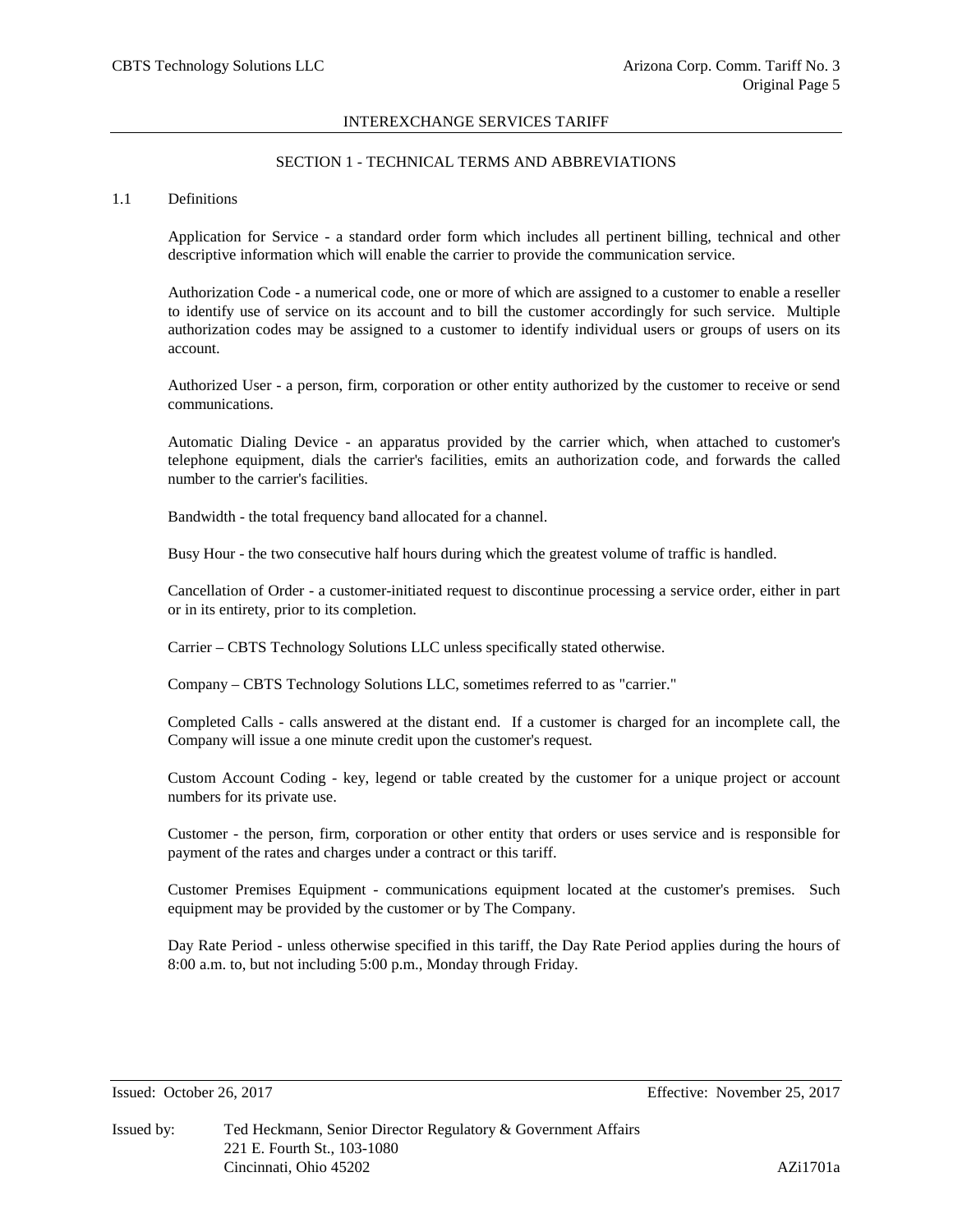## SECTION 1 - TECHNICAL TERMS AND ABBREVIATIONS (continued)

## 1.1 Definitions: (continued)

Delinquent or Delinquency - an account for which a bill or payment agreement for services or equipment has not been paid in full on or before the due date. Amounts due and unpaid after the due date may be subject to a late payment charge.

Disconnect - to render inoperable or to disable circuitry thus preventing outgoing and incoming toll communications service.

Evening Rate Period - unless otherwise specified in this tariff, the Evening Rate Period applies during the hours of 5:00 p.m. to, but not including 11:00 p.m., Sunday through Friday.

Excessive Call Attempt - a customer attempt to call over the carrier's network using an invalid authorization code during a measured 15 minute period, within which 10 or more incomplete call attempts are made by the customer from the same customer line, and where those attempts do not complete because the customer has not used a valid authorization code.

Expedite - The best effort acceleration of the installation date in advance of commitment date provided by the Company.

Holidays - for the purposes of this tariff recognized holidays are New Year's Day, Memorial Day, Independence Day, Labor Day, Thanksgiving Day and Christmas Day.

Holiday Rate Period - the evening rate will apply to calls made on the Company recognized holidays, provided, however, the calls made on holidays during the Night/Weekend Rate Period shall be billed at the lower of the Evening Rate and the Night/Weekend Rate.

Interexchange Utility - a utility, resale carrier or other entity that provides intrastate telecommunications services and facilities between exchanges within the state, without regard to how such traffic is carried. A local exchange utility that provides exchange service may also be considered an interexchange utility.

Local Distribution Area - metropolitan locations served by the Company which have been defined by the local exchange telephone company as a local calling area under its local exchange tariff.

Measured Use Service - the provision of long distance measured time communications telephone service to customers who access the carrier's services at its switching and call processing equipment by means of access facilities obtained from another carrier by the customer or otherwise provided at its own expense (the customer is responsible for arranging for the access line).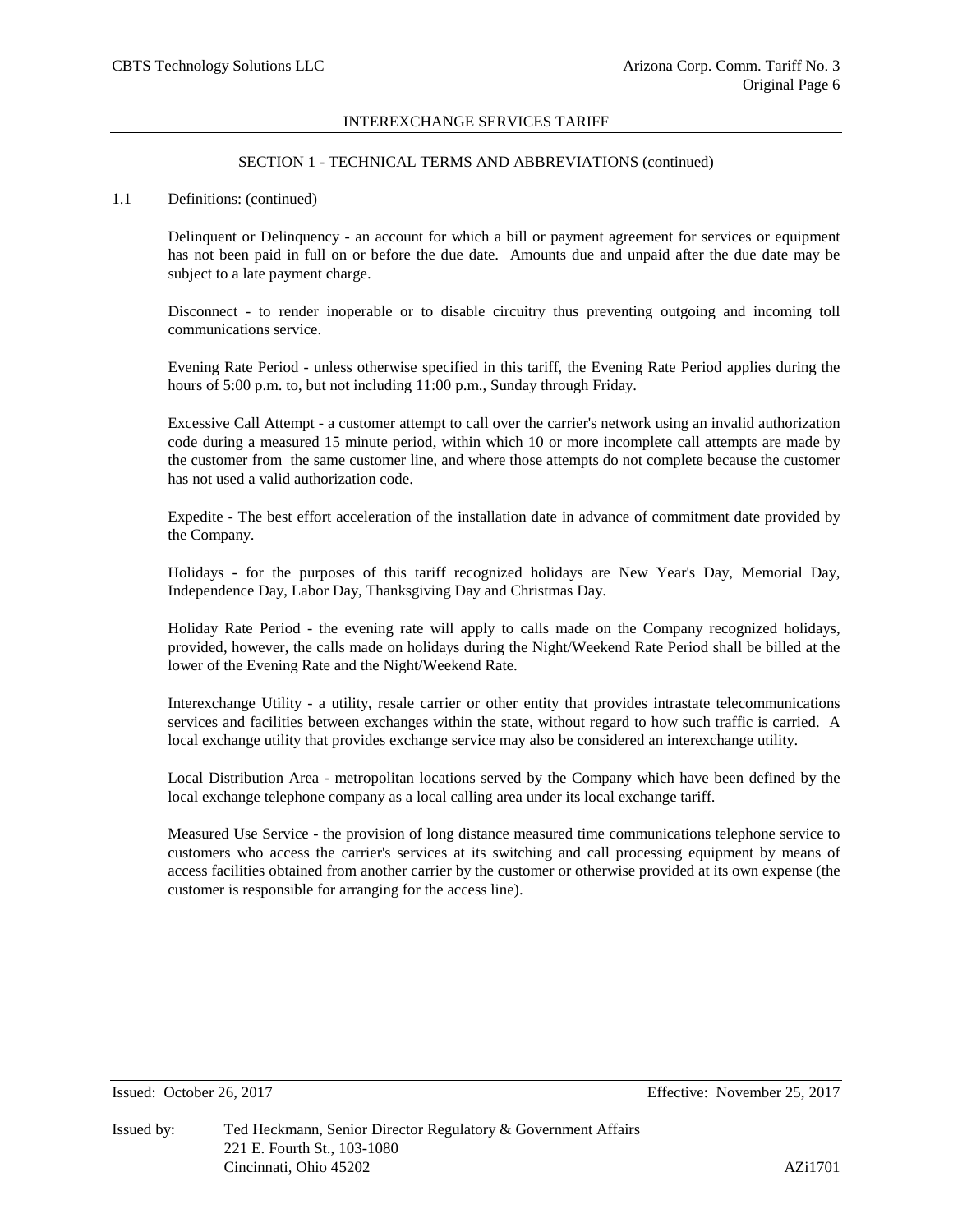## SECTION 1 - TECHNICAL TERMS AND ABBREVIATIONS (continued)

#### 1.1 Definitions: (continued)

Message - a completed telephone call by a customer or end user.

Network Terminal - any location where the Company provides services described herein.

Night/Weekend Rate Period - unless otherwise specified in this tariff, the Night/Weekend Rate Period applies during the hours of 11:00 p.m. to, but not including 8:00 a.m., Monday through Friday; all day Saturday; and from 8:00 a.m. to, but not including 5:00 p.m. Sunday.

Normal Business Hours - the hours of 8:00 a.m. to 5:00 p.m., Monday through Friday, excluding holidays.

Physical Change - the modification of a circuit, dedicated access line, or port at the request of the customer requiring an actual material change.

Post-engineering - After provisioning of service elements.

Pre-engineering - Prior to provisioning of service elements.

Premises - the space occupied by an individual customer in a building, in adjoining buildings occupied entirely by that customer, or on contiguous property occupied by the customer separated only by a public thoroughfare, a railroad right of way or a natural barrier.

Rate – money, charge, fee or other recurring assessment billed to customers for services or equipment, which have been approved by the Commission.

Suspension - temporary disconnection or impairment of service which disables either outgoing or incoming toll communications services provided by the Company.

Terminal Equipment - telephone instruments, including pay telephone equipment, the common equipment of large and small key and PBX systems and other devices and apparatus, and associated wiring, which are intended to be connected electrically, acoustically or inductively to the telecommunication system.

Toll Free Service - a service that provides long distance calling to a predesignated destination where charges are the responsibility of the call terminated party.

United States - the forty-eight contiguous United States and the District of Columbia.

Validated Account Codes - account codes that have restricted access.

Issued: October 26, 2017 Effective: November 25, 2017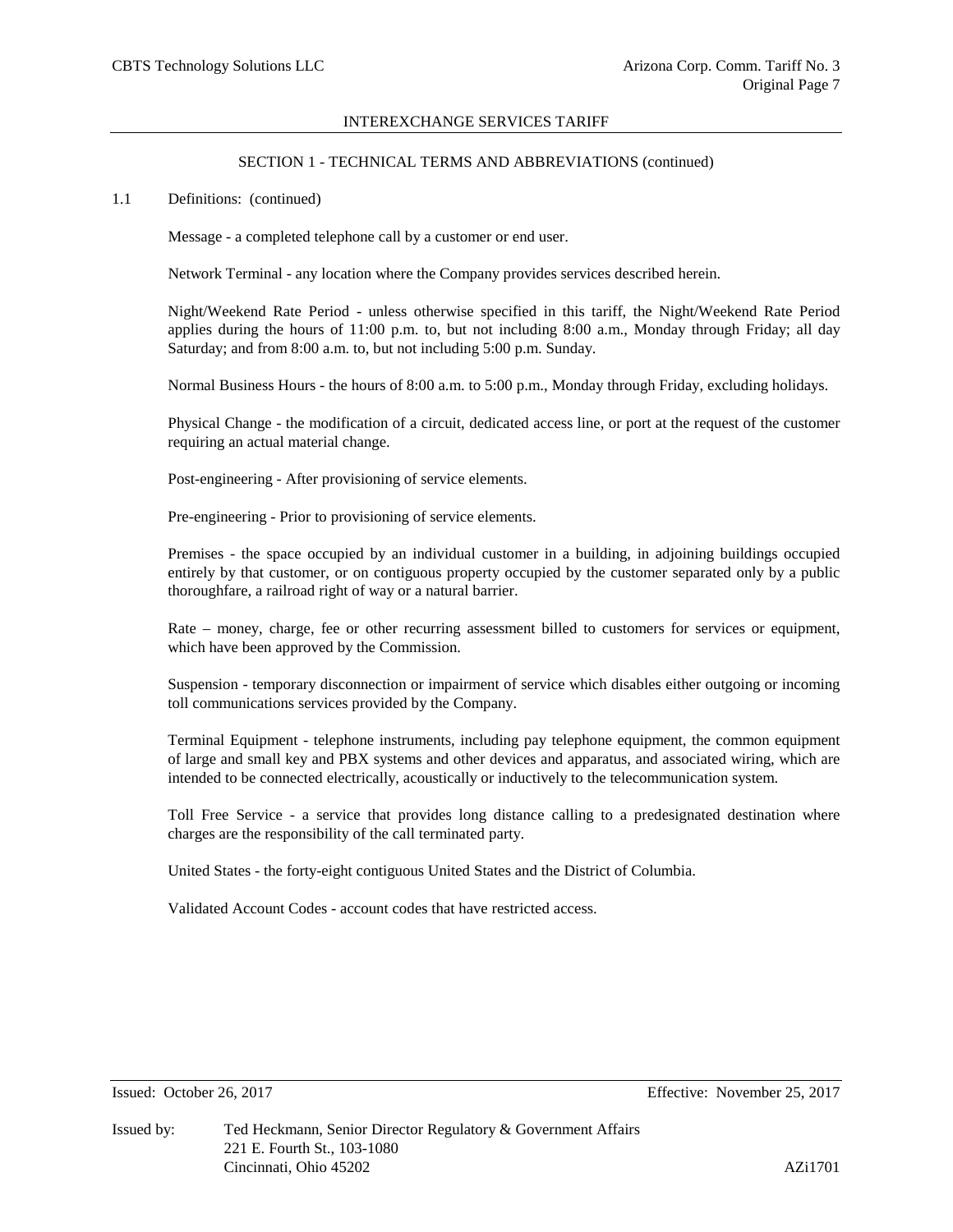## SECTION 1 - TECHNICAL TERMS AND ABBREVIATIONS (continued)

- 1.2 Abbreviations:
	- CPE Customer Premises Equipment
	- LATA Local Access and Transport Area
	- LEC Local Exchange Carrier
	- MTS Message Telecommunications Service
	- PBX Private Branch Exchange
	- V&H Vertical and Horizontal Coordinates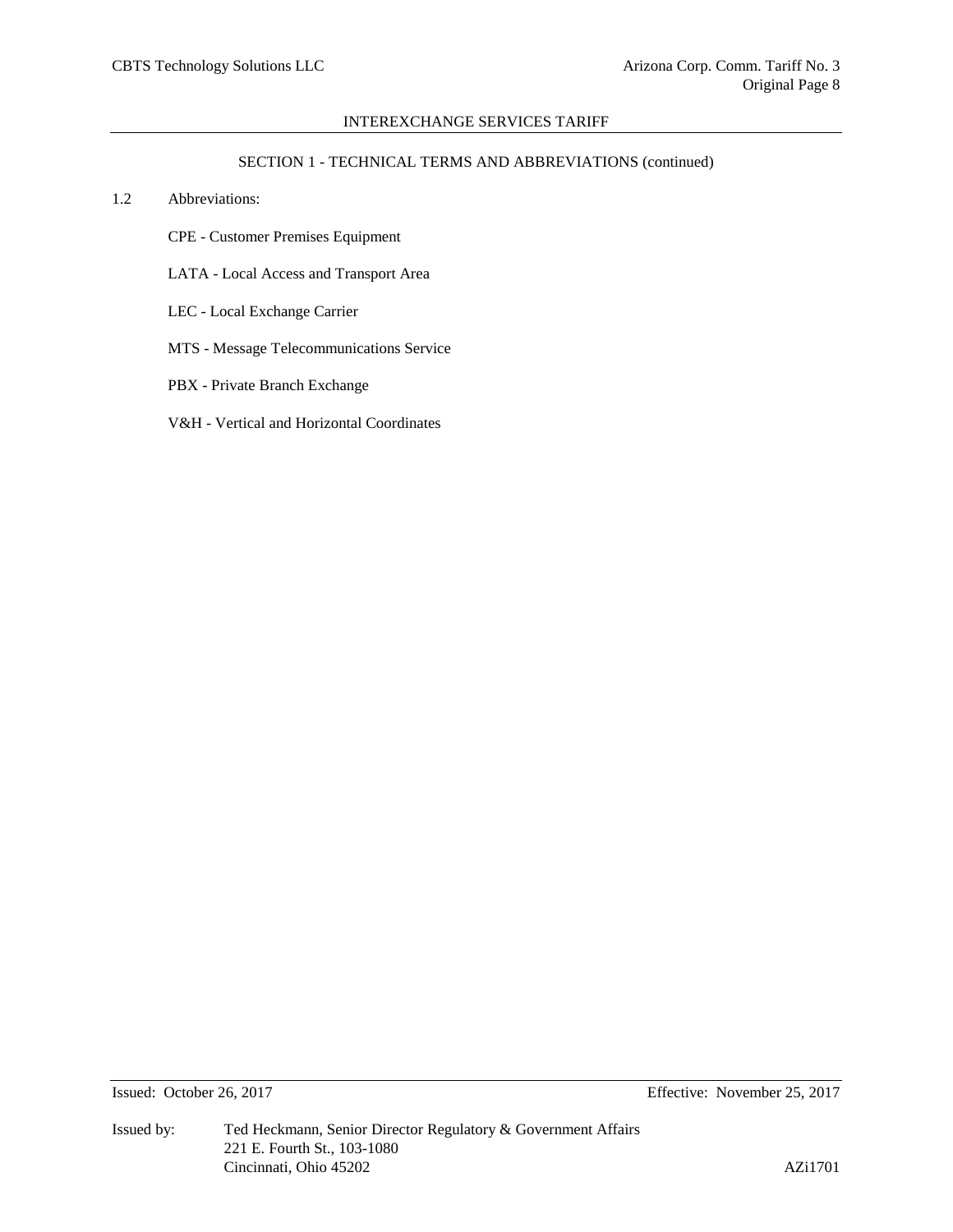## SECTION 2 - RULES AND REGULATIONS

### 2.1 Undertaking of the Company

The Company provides long distance message telecommunications service to customers for their direct transmission of voice, data and other types of telecommunications.

Communications originate when the customer accesses the Company directly or through the facilities of another carrier via one or more access lines, equal access or on a dial-up basis. The Company may act as the customer's agent for ordering access connection facilities provided by other carriers or entities when authorized by the customer, to allow connection of a customer's location to the Company's network. The customer shall be responsible for all charges due for such service arrangements.

The Company's services are provided on a monthly basis, unless otherwise stated in this tariff. Services are available twenty-four (24) hours per day, seven (7) days per week.

#### 2.2 Limitations on Service

- 2.2.1 Service is offered subject to the availability of the necessary facilities and/or equipment and subject to the provisions of this tariff.
- 2.2.2 The Company reserves the right to discontinue furnishing service upon written notice, when necessitated by conditions beyond its control or when the customer is using the service in violation of the provisions of this tariff or in violation of the law.
- 2.2.3 To the extent that any conflict arises between the terms and conditions of a service agreement or other contract and the terms and conditions of this tariff, the tariff shall prevail.
- 2.2.4 Title to all equipment provided by the Company under this tariff remains with the Company.
- 2.2.5 The customer may not transfer or assign the use of service provided under this tariff except with the prior written consent of the Company. Such transfer or assignment shall only apply where there is no interruption in the use or location of the service, and all regulations and conditions contained in this tariff, as well as all conditions for service, shall apply to all such permitted assignees or transferees.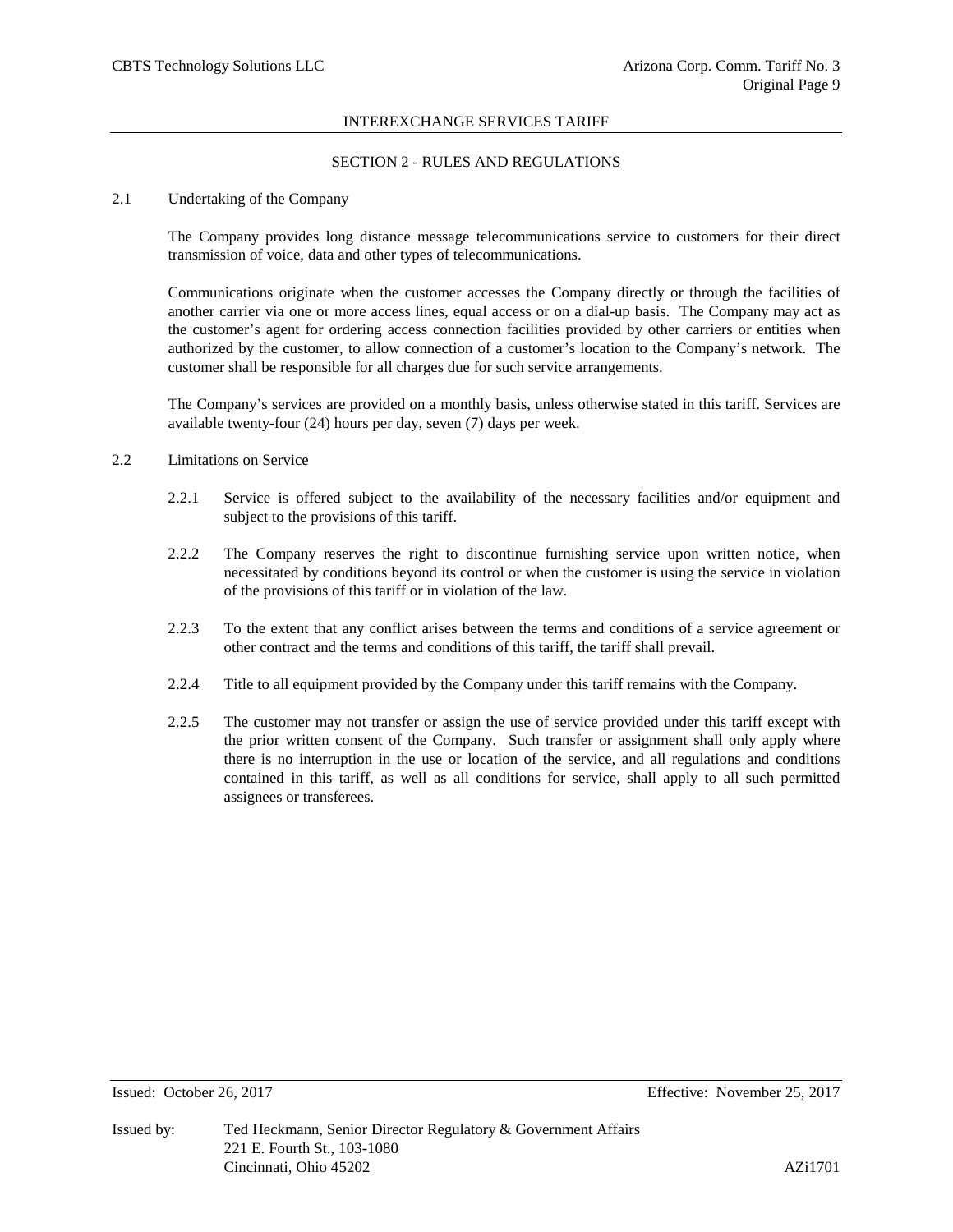## SECTION 2 - RULES AND REGULATIONS (continued)

## 2.2 Limitations on Service (continued)

2.2.6 Customer may request Carrier to assign one or more sub-accounts for billing purposes, and to direct sub-account invoices to customer's affiliates or other designated entities for payment. Such requests shall not affect the liability of the customer, who shall remain solely liable to the Company for payment of all invoices for service requested and obtained by customer, whether invoiced by the Company to the customer, the customer's affiliates, or other designated entities.

## 2.3 Use of Service

Service may not be used for any unlawful purposes or for any purpose for which any payment or other compensation is received by the customer, except where the customer is a duly authorized and regulated common carrier.

## 2.4 Limitation of Liability

- 2.4.1 In view of the fact that the customer has exclusive control of its communications over the facilities furnished by the Company, and other uses for which facilities may be furnished by the Company, and because of the unavoidableness of errors incident to the services and to the use of such facilities of the Company, the services and facilities furnished by the Company are subject to the regulations and limitations specified herein.
- 2.4.2 The Company's failure to provide or maintain facilities under this tariff shall be excused by labor difficulties, governmental orders, civil commotions, acts of God and other circumstances beyond the Company's reasonable control, subject to the interruption allowance provisions under this tariff.
- 2.4.3 Defacement of premises No liability shall attach to the Company by reason of any defacement or damage to the customer's premises resulting from the existence of the Company's equipment or facilities on such premises, or by the installation or removal thereof, when such defacement or damage is not the result of the negligence of the Company or its employees.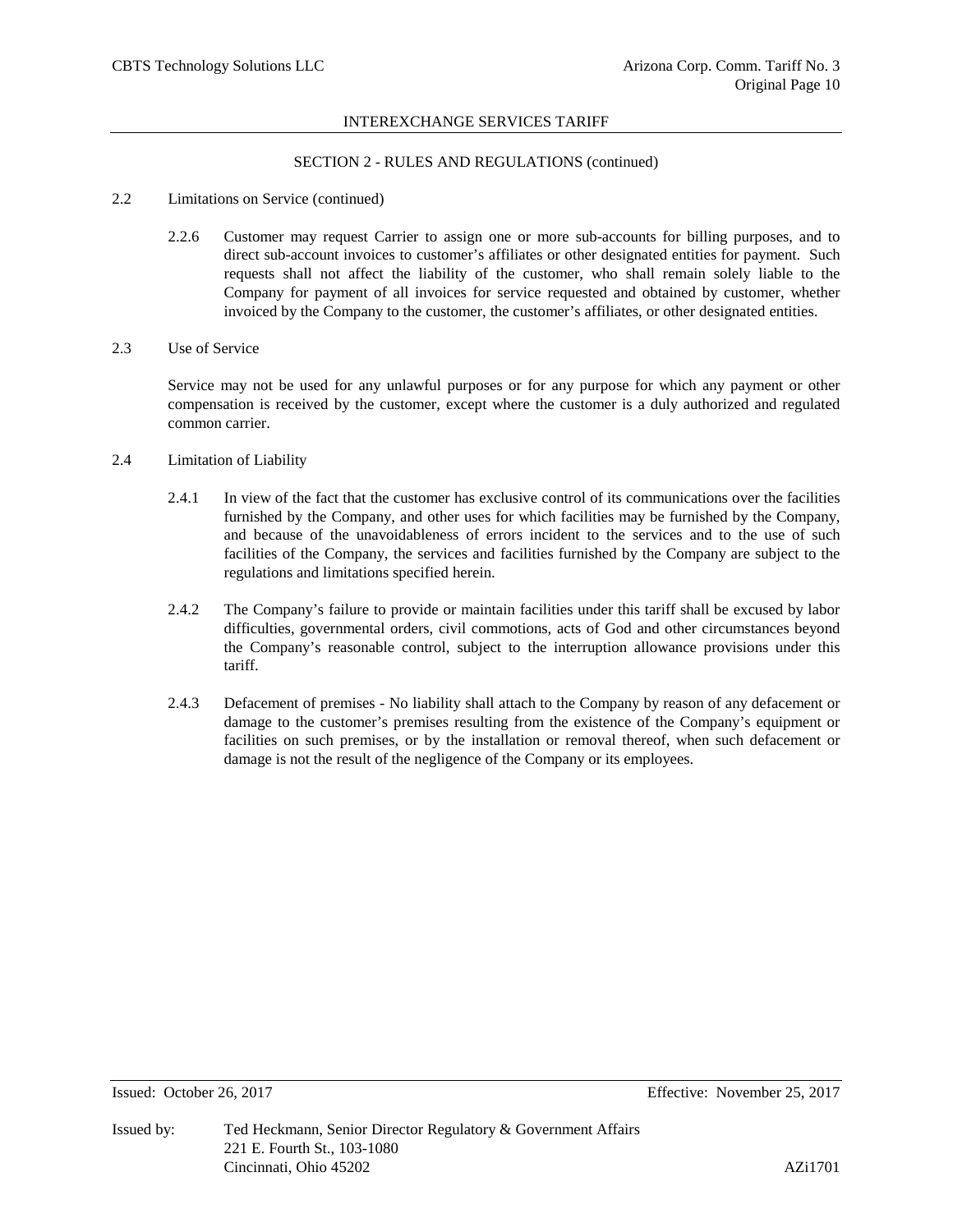#### SECTION 2 - RULES AND REGULATIONS (continued)

## 2.4 Limitations of Liability (continued)

- 2.4.4 Indemnification The Company's liability, if any, for its gross negligence or willful misconduct is not limited by this tariff. With respect to any other claim or suit by a customer or by any others, the customer indemnifies and saves harmless the Company against claims, losses or suits for injury to or death of any person, or damage to any property which arises from the use, placement or presence of the Company's equipment, facilities and associated wiring of the customer's premises and further the customer indemnifies and saves harmless the Company against claims for libel, slander, invasion of privacy or the infringement of copyright arising directly or indirectly from the material transmitted over the facilities of the Company or the use thereof by the customer; against claims for infringement of patents arising from combining with or using in connection with, facilities furnished by the Company and apparatus, equipment and systems provided by the customer; and against all other claims arising out of any act or omission of the customer in connection with the services or facilities provided by the Company. No agents or employees of other carriers shall be deemed to be agents or employees of the Company.
- 2.4.5 The Company's liability, if any, for its gross negligence or willful misconduct is not limited by this tariff. With respect to any other claim or suit, by a customer or any others, for damages arising out of mistakes, omissions, interruptions, delays or errors, or defects in transmission occurring in the course of furnishing service hereunder, the Company's liability, if any, shall not exceed an amount equivalent to the proportionate charge to the customer for the period of service during which such mistake, omission, interruption, delay, error, or defect in transmission or service occurs and continues. This liability shall be in addition to any amounts that may otherwise be due to the customer under this tariff as an allowance for interruptions. However, any such mistakes, omission, interruptions, delays, errors, or defects in transmission or service which are caused or contributed to by the negligence or willful act of the customer, or authorized user, or joint user, or which arise from the use of customer provided facilities or equipment shall not result in the imposition of any liability whatsoever upon the Company.
- 2.4.6 The Company shall not be liable for any damages, including usage charges, that the customer may incur as a result of the unauthorized use of authorization codes or communications equipment. The unauthorized use of communications equipment includes, but is not limited to, the placement of calls from the customer's premises, and the placement of calls through equipment controlled and/or provided by the customer, that are transmitted over the Company's network without the authorization of the customer. The customer shall be fully liable for all such usage charges.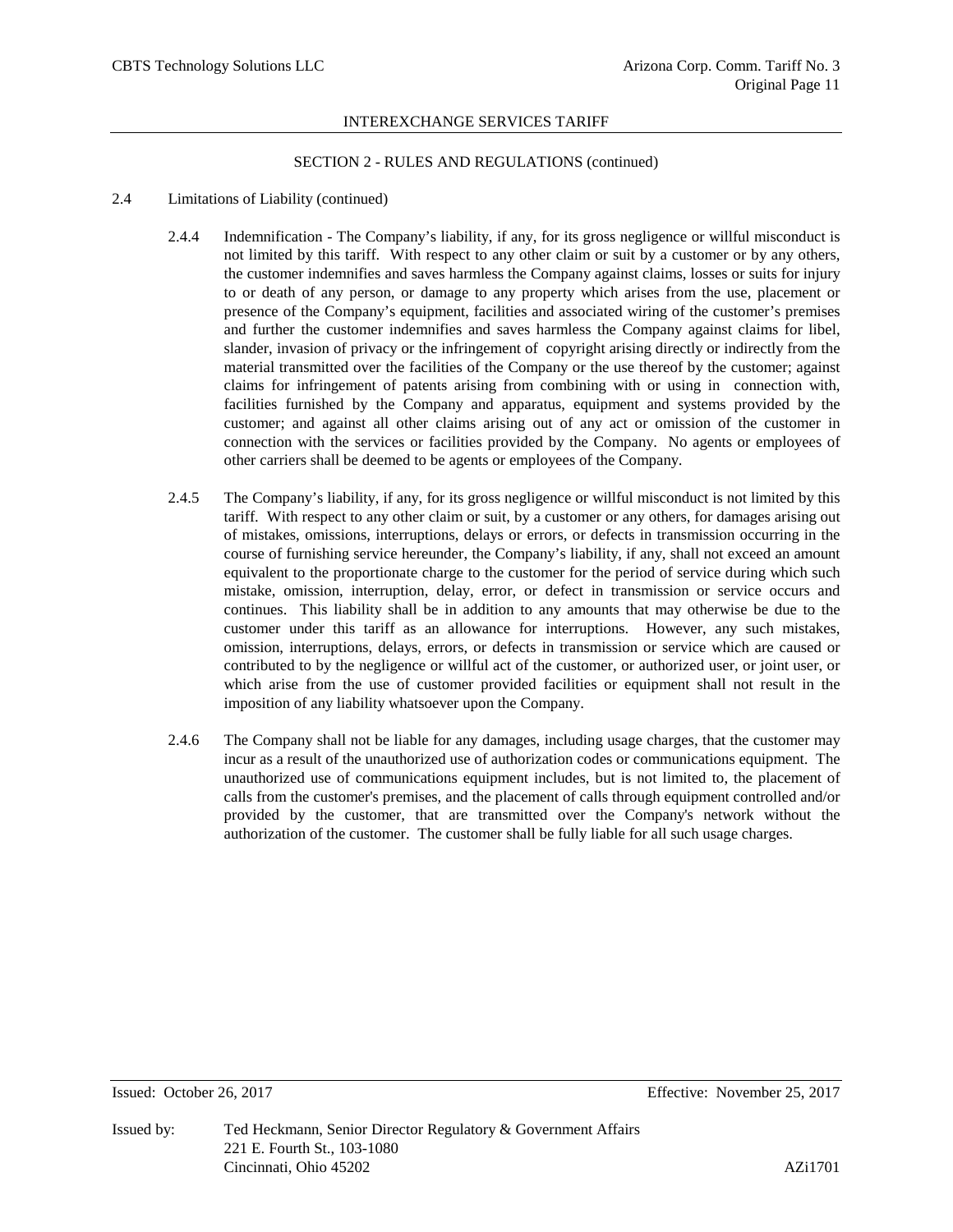## SECTION 2 - RULES AND REGULATIONS (continued)

## 2.5 Interruption of Service

- 2.5.1 If a customer's service is interrupted other than by the negligence or willful act of the customer, and it remains out of order for eight normal working hours or longer after access to the premises is made available and after being reported to be out of order, appropriate adjustments or refunds shall be made to the customer. The amount of adjustment or refund shall be determined on the basis of the known period of interruption; generally beginning from the time the service interruption is first reported. The refund to the customer shall be a pro rata part of the monthly recurring charges (but not for per minute or per call charges) for the period of days and that portion of the service facilities rendered useless or inoperative. The refund may be accomplished by a credit on a subsequent bill for the service.
- 2.5.2 A credit allowance for interruptions of service which are not due to the Company's testing or adjusting, to the negligence of the customer, or to the failure of the channels, equipment, and/or communications systems provided by the customer, are subject to the general liability provisions set forth herein. It shall be the obligation of the customer to notify the carrier of any interruption in service. Before giving such notice, the customer shall ascertain that the trouble is not being caused by any action or omission by or within the customer's control and is not in wiring or equipment connected to the carrier terminal.

## 2.6 Restoration of Service

The use and restoration of service in emergencies shall be in accordance with the Part 64, Sub-part D of the Federal Communications Commission's rules and Regulations which specifies the priority system for such activities.

# 2.7 Customer Responsibility

- 2.7.1 All customers assume general responsibilities in connection with the provisions and use of the Company's service. When facilities, equipment and/or communication systems provided by others are connected to the Company's facilities, the customer assumes additional responsibilities. All customers are responsible for the following:
	- A. The customer is responsible for placing orders for service, paying all charges for service rendered by the Company and complying with all of the Company's regulations governing the service. The customer is also responsible for assuring that its users comply with regulations.
	- B. When placing an order for service, the customer must provide:
		- 1. The names and addresses of the persons responsible for the payment of service charges, and
		- 2. The names, telephone numbers, and addresses of the customer contact persons.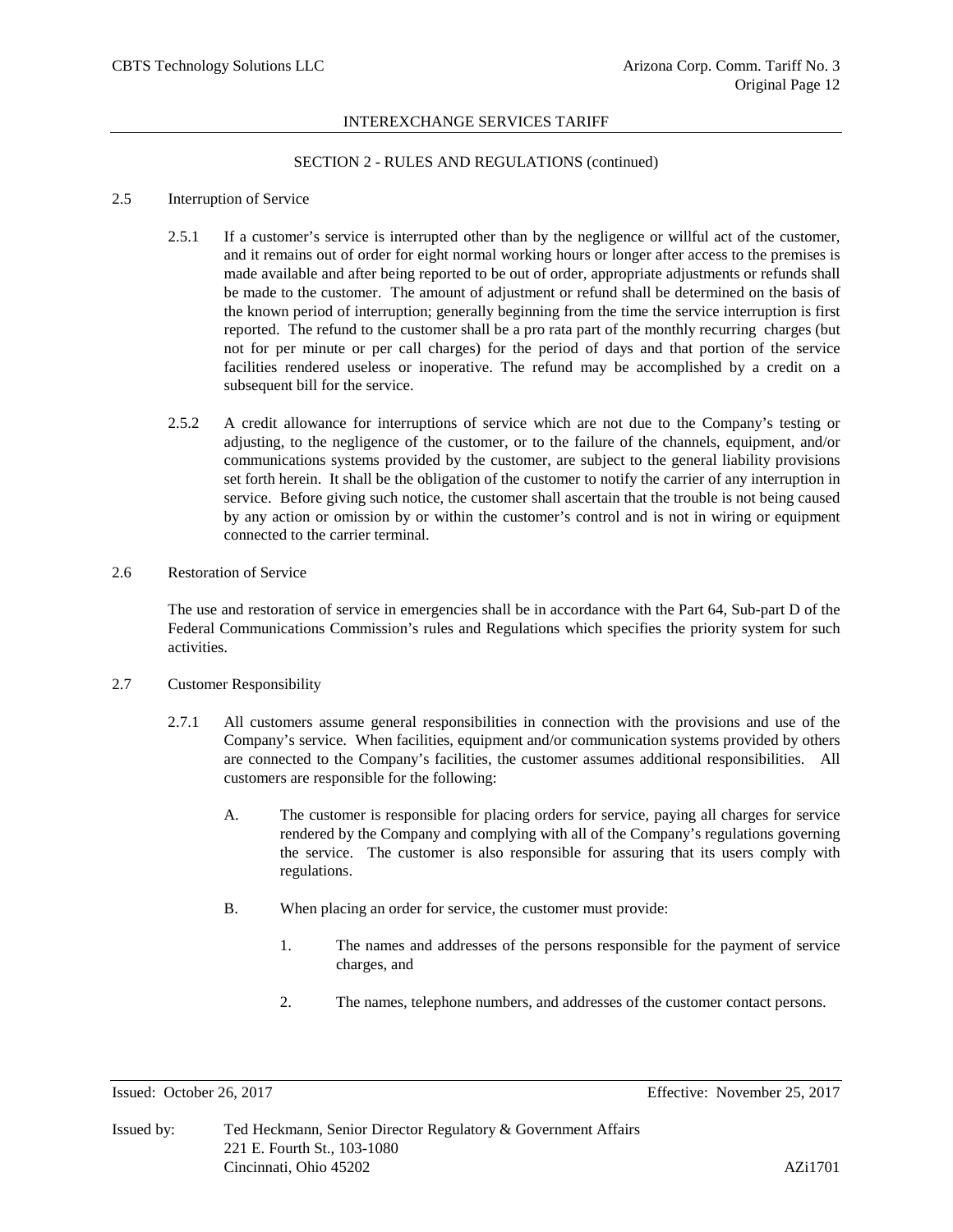## SECTION 2 - RULES AND REGULATIONS (continued)

### 2.7 Customer Responsibility (continued)

- 2.7.1 (continued)
	- C. The customer must pay the Company for the replacement or repair of the Company's equipment when the damage results from:
		- 1. The negligence or willful act of the customer or user;
		- 2. Improper use of service; and
		- 3. Any use equipment or service provided by others.
	- D. After receipt of payment for the damages, the Company will cooperate with the customer in prosecuting a claim against any third party causing damage.
- 2.7.2 Upon reasonable notice, the equipment provided by the Company shall be made available for such tests and adjustments as may be necessary to maintain them in satisfactory condition. No interruption allowance will be granted for the time during which such tests and adjustments are made.
- 2.7.3 Credit Allowance

Credit for failure of service or equipment will be allowed only when failure is caused by or occurs in equipment owned, provided and billed for, by the Company.

- A. Credit allowances for failure of service or equipment starts when the customer notifies the Company of the failure or when the Company becomes aware of the failure and ceases when the operation has been restored and an attempt has been made to notify the customer.
- B. The customer shall notify the Company of failures of service or equipment and make reasonable attempts to ascertain that the failure is not caused by the customer or in wiring or equipment connected to the terminal.
- C. Only those portions of the service or equipment operation disabled will be credited. No credit allowances will be made for:
	- 1. Interruptions of service resulting from the Company performing routine maintenance;
	- 2. Interruptions of service for implementation of a customer order for a change in the service;
	- 3. Interruption caused by the negligence of the customer or an authorized user;
	- 4. Interruptions of service because of the failure of service or equipment due to the customer or authorized user provided facilities.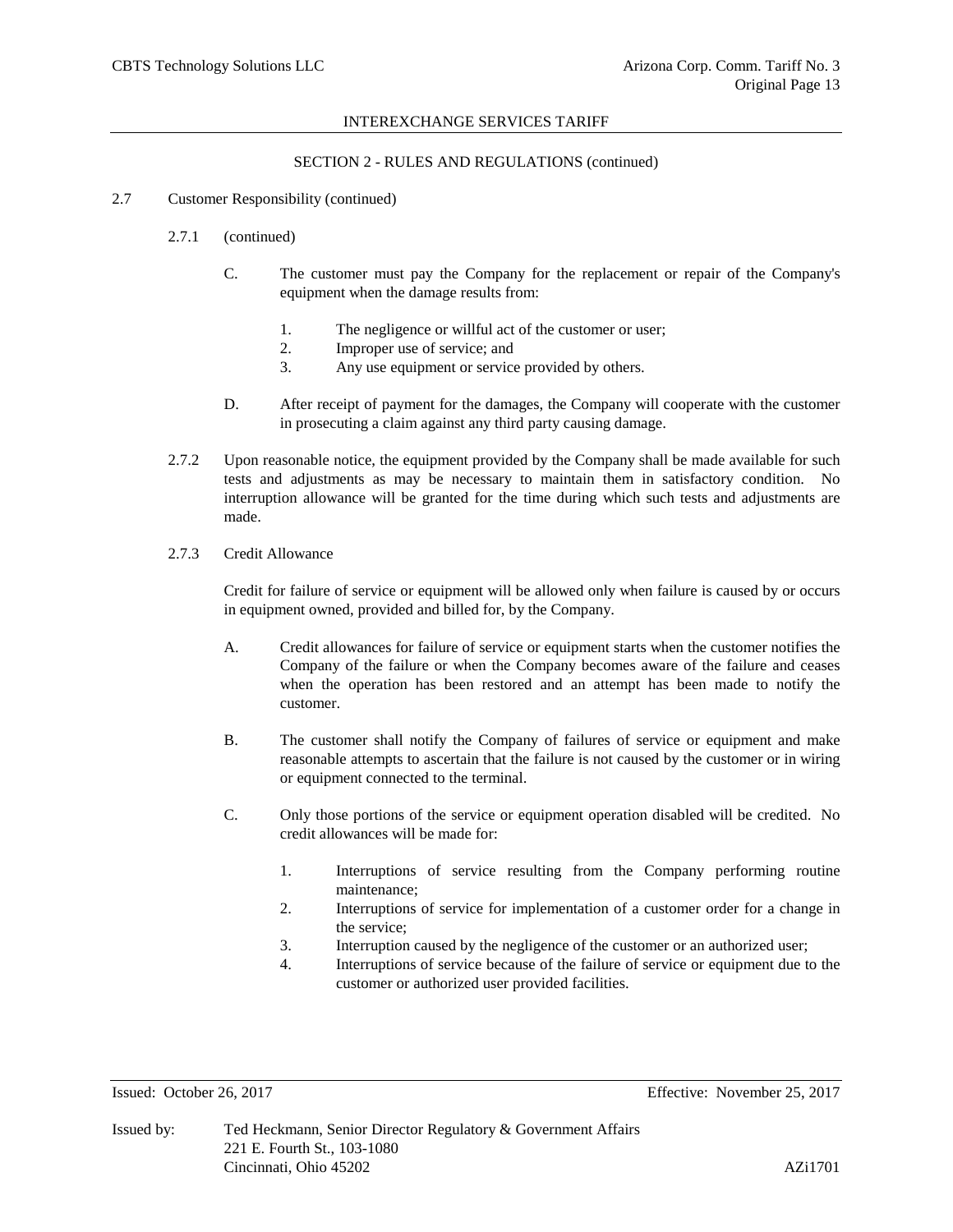## SECTION 2 - RULES AND REGULATIONS (continued)

#### 2.7 Customer Responsibility (continued)

#### 2.7.4 Cancellation by Customer

If a customer orders services requiring special equipment and/or facilities dedicated to the customer's use and then cancels its order before the service begins, before a completion of the minimum period mutually agreed upon by the customer and the Company, a charge will be made to the customer for the non-recoverable portions of expenditures or liabilities incurred expressly on behalf of the customer by the Company and not fully reimbursed by installation and monthly charges. If, based on such an order, any construction has either begun or been completed, but no such services provided, the non-recoverable cost of such construction shall be borne by the customer.

#### 2.7.5 Payment and Charges for Services

Charges for service are applied on a recurring and nonrecurring basis. Service is provided and billed on a monthly basis. Service continues to be provided until the customer requests disconnection, or until canceled by the Company pursuant to this tariff.

A. Payment of Charges

Payment will be due upon receipt of the statement. A payment is considered delinquent thirty (30) days after rendition of the bill. A bill is considered rendered when deposited in the U.S. Mail for delivery to customer's last known address. A late payment charge of 1.5% applies to all overdue balances.

- 1. The customer is responsible for payment of all charges for service furnished to the customer. Charges based on actual usage during a month will be billed monthly in arrears. All fixed monthly and nonrecurring charges for services ordered will be billed monthly in advance.
- 2. Service may be denied or discontinued by the Company for non-payment of past due or delinquent amounts due the Company. Restoration of service will be subject to all applicable installation charges. Disconnection may not occur before thirty (30) days from invoice and the Company must give five (5) days written notice before any disconnection can occur.

## 2.7.6 Application of Rates

The rates for service are those in effect for the period that service is furnished.

2.7.7 Deposits

The Company does not collect deposits.

Issued: October 26, 2017 Effective: November 25, 2017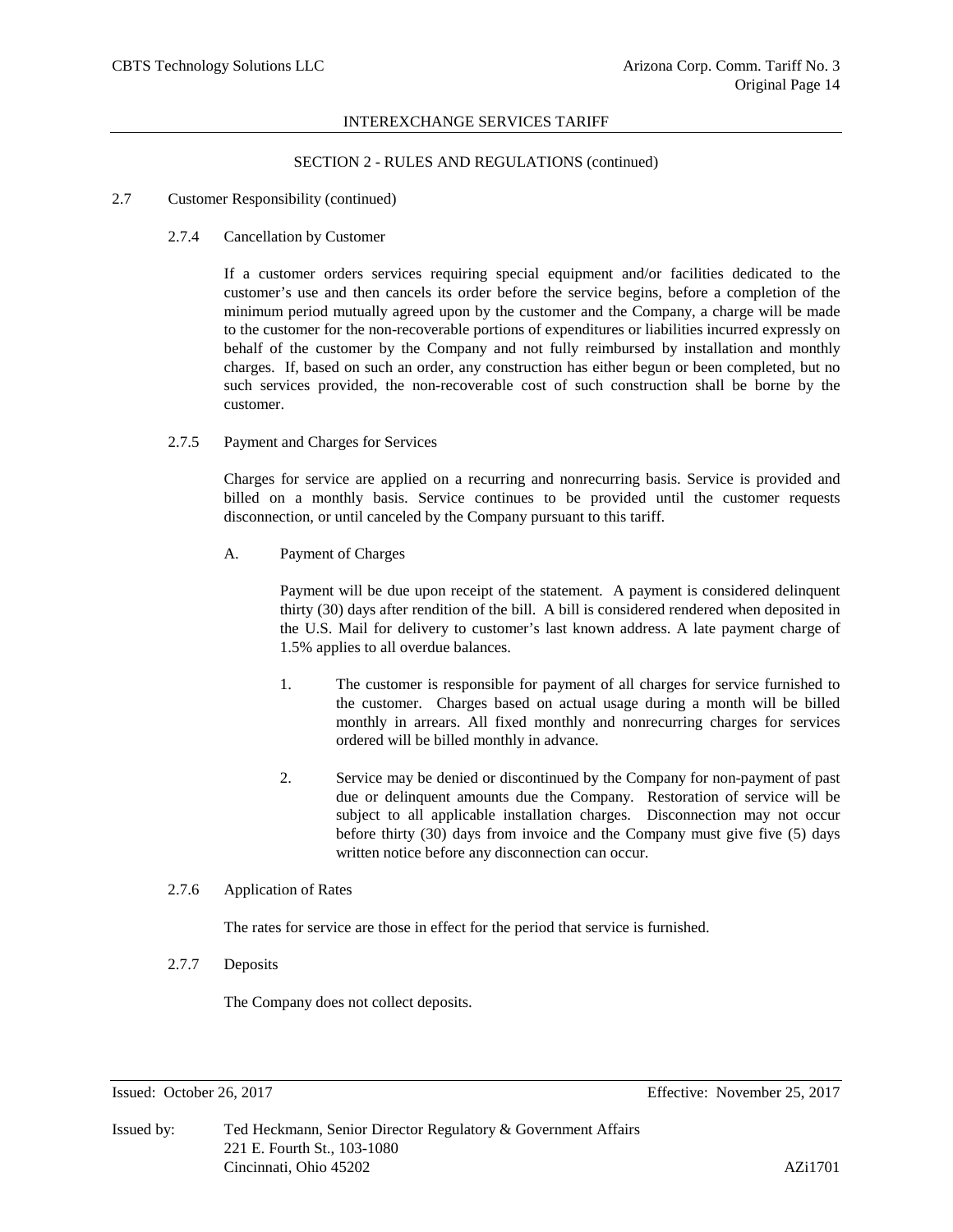#### SECTION 2 - RULES AND REGULATIONS (continued)

#### 2.8 Company Responsibility

2.8.1 Calculation of Credit Allowance

Under the limitations of section 2.7.3, when service is interrupted the credit allowance will be computed on the following basis.

- A. No credit shall be allowed for an interruption of less than two hours.
- B. The customer shall be credited for an interruption of two hours or major fraction thereof that the interruption continues.
- C. Where there has been an outage, and a minimum usage charge applies, and the customer fails to meet the minimum usage, a credit shall be applied against that minimum. The credit shall equal 1/360th of the monthly minimum charges associated with the portion of service disabled for each period of two hours or major fraction thereof that the interruption continues.
- 2.8.2 Cancellation of Credit

When the company cancels a service a final bill will be issued for any unbilled usage and monthly recurring fees. If the customer does not have any unbilled usage a credit will be issued for any monthly recurring fees billed in advance. This credit will be issued to the customer or applied against the balance remaining on the customer's account.

2.8.3 Disconnection of Service by the Company

Upon five (5) days written notice, the Company may discontinue service or cancel an application for service without incurring any liability for any of the following reasons:

- A. Non-payment of any sum due to the Company for service for more than thirty days beyond the date of rendition of the bill for such service;
- B. Violation of any regulation governing the service under this tariff;
- C. Violation of any law, rule, or regulation of an government authority having jurisdiction over the service; or
- D. The Company is prohibited from furnishing services by order of a court or other overnment authority having jurisdiction.
- E. Customer uses equipment is such a manner as to adversely affect the Company's equipment or service to others.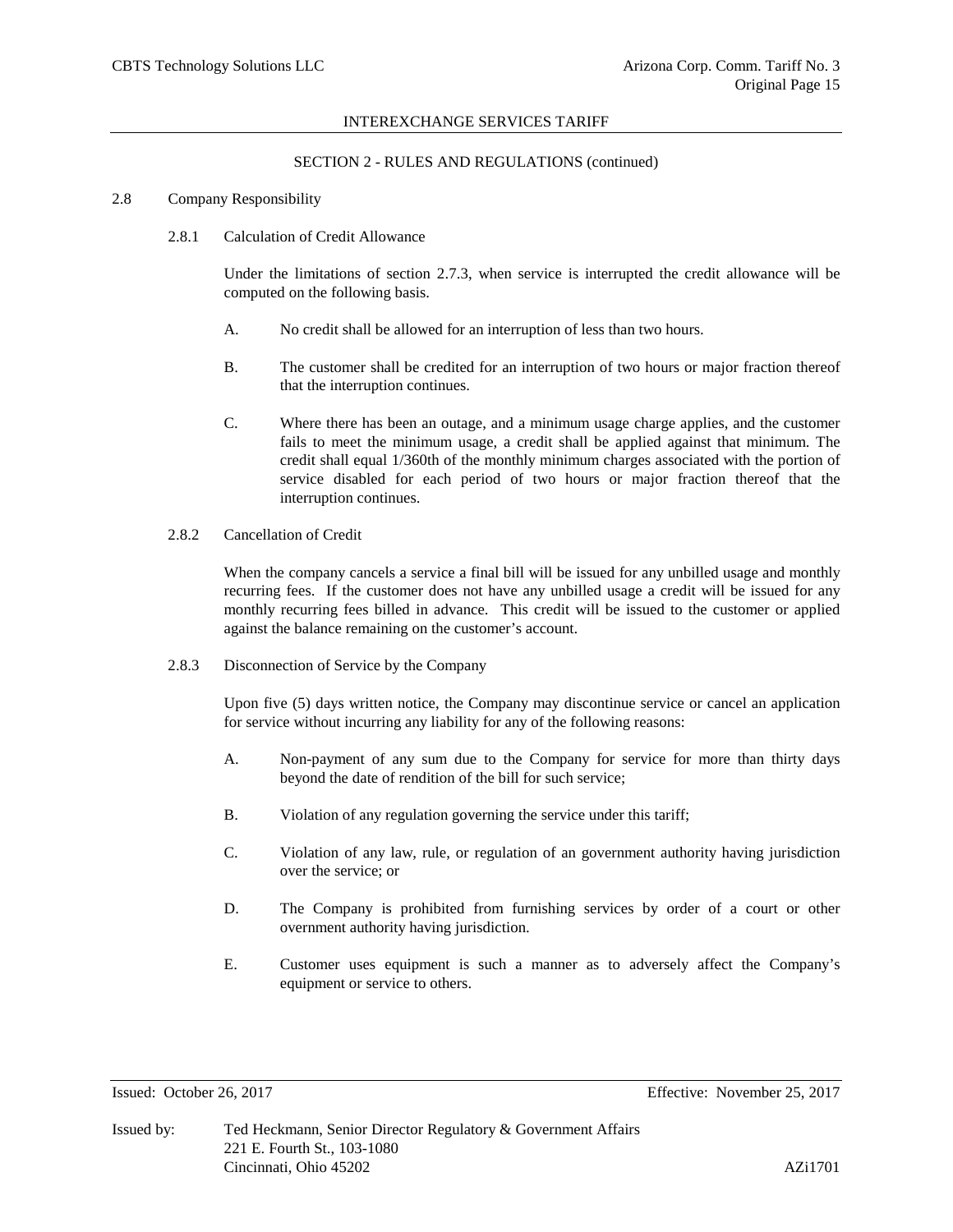### SECTION 2 - RULES AND REGULATIONS (continued)

#### 2.8 Company Responsibility (continued)

2.8.4 Fractional Charges

Charges for a fractional part of a month (which follows a full month) are calculated by counting the number of days remaining in the billing period after service is furnished or has been discontinued. The numbers of days remaining in the billing period are counted starting with the day after the service was furnished or discontinued. Divide that figure by thirty days. The resultant fraction is then multiplied by the monthly charge to arrive at the fractional monthly charge.

## 2.9 Taxes and Fees

- 2.9.1 All state and local taxes (e.g., gross receipts tax, sales tax, municipal utilities tax) are not included in the rates under this tariff, but shall be listed as separate line items on the customer's bill.
- 2.9.2 To the extent that a municipality, other political subdivision or local agency of government, or commission imposes and collects from the Company a gross receipts tax, occupation tax, license tax, permit fee, franchise fee, or regulatory fee, such taxes and fees shall, as allowed by law, be billed pro rata to the customer receiving service from the Company within the territorial limits of such municipality, other political subdivision or local agency of government.
- 2.9.3 Service shall not be subject to taxes for a given taxing jurisdiction if the customer provides the Company with written verification, acceptable to the Company and to the relevant taxing jurisdiction, that the customer has been granted a tax exemption.
- 2.9.4 The Company may adjust its rates or impose additional rates on its customer to recover amounts it is required by governmental or quasi-governmental authorities to collect from or pay to others. The Company may also adjust its rates or impose additional rates to cover the administrative cost of collecting such charges or paying compensation to other entities. Examples of such programs include, but are not limited to, the Universal Service Fund (USF) and compensation to pay telephone service providers for the use of their pay telephones to access the Company's services.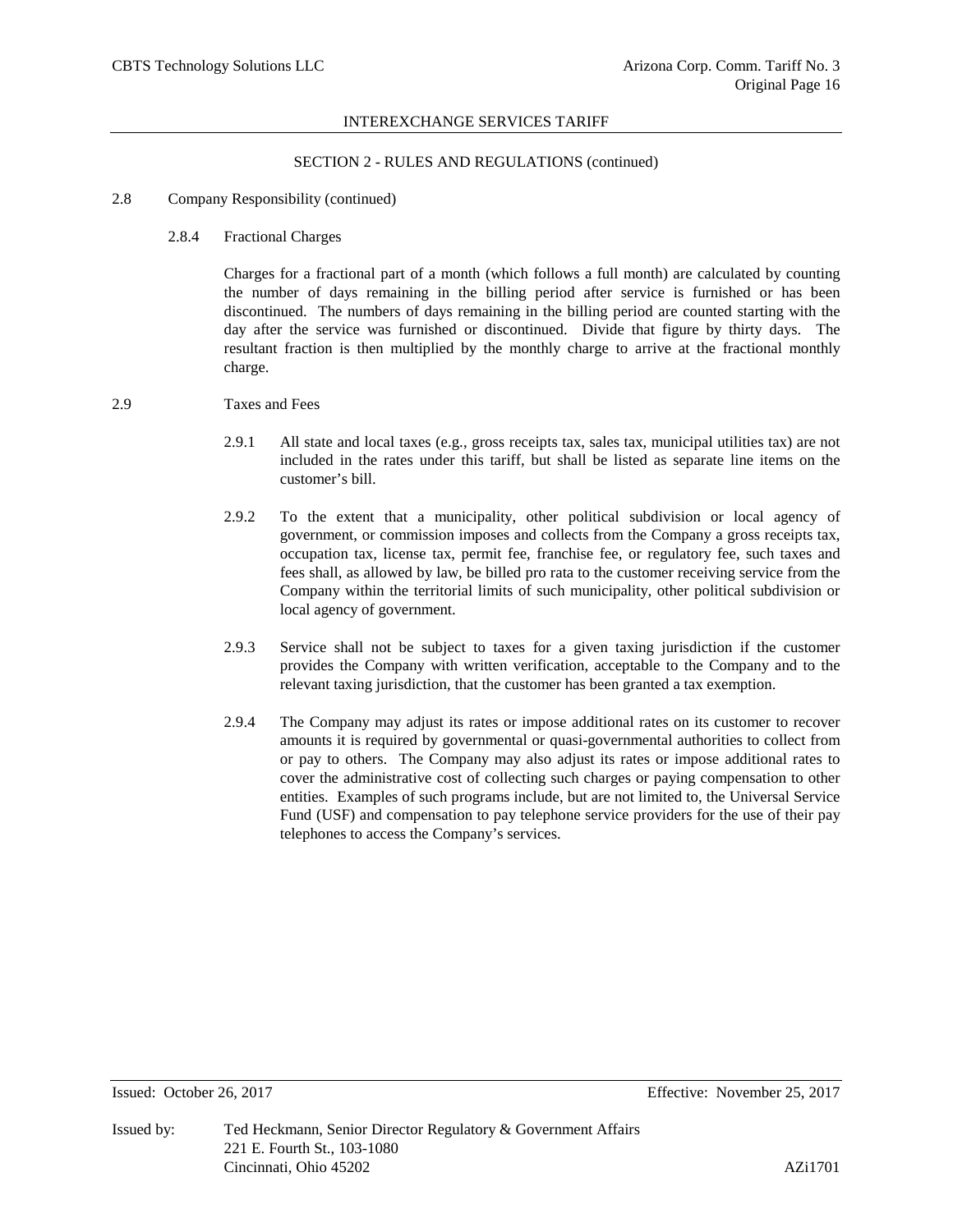## SECTION 2 - RULES AND REGULATIONS (continued)

## 2.10 Timing of Calls

- 2.10.1 The customer's monthly usage charges for the Company service are based upon the total number of minutes the customer uses and the service options to which the customer subscribes. Chargeable time begins when the connection is established between the calling station and the called station or PBX. Chargeable time ends when either party hangs up. If the called station hangs up but the calling station does not, chargeable time ends when the connection is released by automatic timing equipment within the telecommunications network.
- 2.10.2 No charges apply if a call is not completed.

## 2.11 Start of Billing

For billing purposes, the start of service is the day following acceptance by the customer of the Company's service or equipment. The end of service date is the last day of the minimum notification of cancellation or any portion of the last day, after receipt by the Company of notification of cancellation as described in Section 2 of this tariff.

2.12 Interconnection

Service furnished by the Company may be interconnected with services or facilities of other authorized communications common carriers and with private systems, subject to the technical limitations established by the Company. Service furnished by the Company is not part of a joint undertaking with such other carriers. Any special interface equipment of the Company and other participating carriers shall be provided at the customer's expense.

Interconnection with the facilities or services of other carriers shall be under the applicable terms and conditions of other carriers' tariffs. The customer is responsible for taking all necessary legal steps for inter-connecting its customer-provided terminal equipment or communications systems with the Company's. The customer shall secure all licenses, permits, right-of-ways, and other arrangements necessary for such interconnection.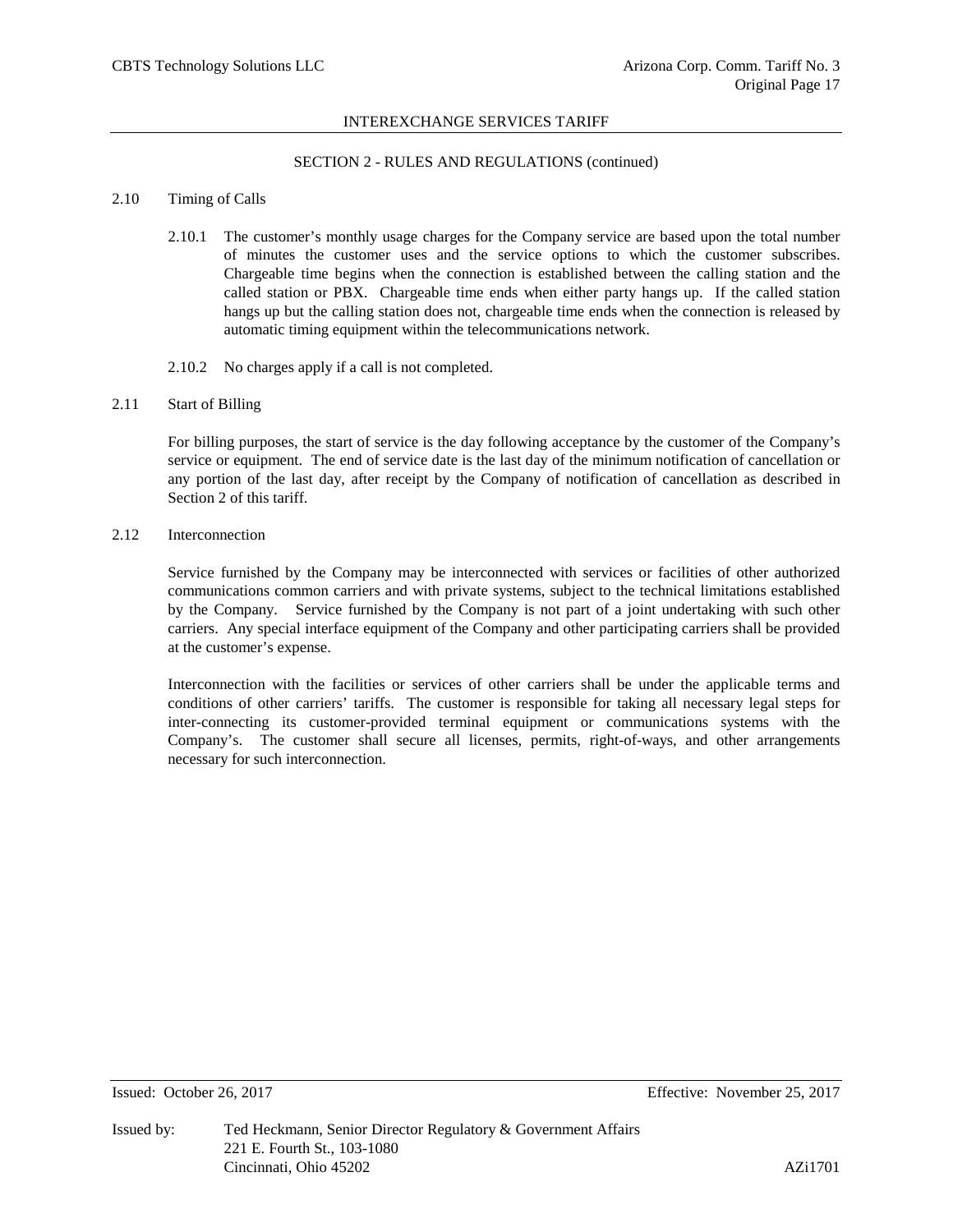## SECTION 2 - RULES AND REGULATIONS (continued)

## 2.13 Terminal Equipment

The Company's service may be used with or terminated in customer provided terminal equipment or customer provided communication systems, such as teleprinter, handsets, or data sets. Such terminal equipment shall be furnished and maintained at the expense of the customer, except as otherwise provided. The customer is responsible for all costs at its premises, including customer personnel, wiring, electrical power, and the like incurred in its use of the Company's service.

The customer shall ensure that its terminal facilities are of the proper mode, band-width, power, data, speed, and signal level for the intended use of the customer, and that the signals do not damage the Company's equipment, injure personnel or degrade service to other customers.

If the customer fails to maintain and operate its terminal equipment properly, resulting in the occurrence or possibility of harm to the Company's equipment or personnel, or impairment to the quality of service to other customers, the Company may, upon written notice, require the use of protective equipment at the customer's expense. If this fails to produce satisfactory quality and safety of service, the Company may, upon written notice, terminate the customer's service.

## 2.14 Calculation of Distance

Usage charges for all mileage sensitive products are based on the airline distance between rate centers associated with the originating and terminating points of the call.

The airline mileage between rate centers is determined by applying the formula below to the vertical and horizontal coordinates associated with the rate centers involved. The Company uses the rate centers and associated vertical and horizontal coordinates that are currently being used within the industry.

Formula: 
$$
\sqrt{\frac{(V_{1}-V_{2})^{2}+(H_{1}-H_{2})^{2}}{10}}
$$

## 2.15 Special Service Arrangements

Special Service Arrangement charges will be based on the estimated cost of furnishing such services including the cost of operating and maintaining such a service, the cost of equipment and materials used in providing such a service, the cost of installation including engineering, labor supervision, transportation, and the cost of any other specific item associated with the particular Special Service Arrangement request.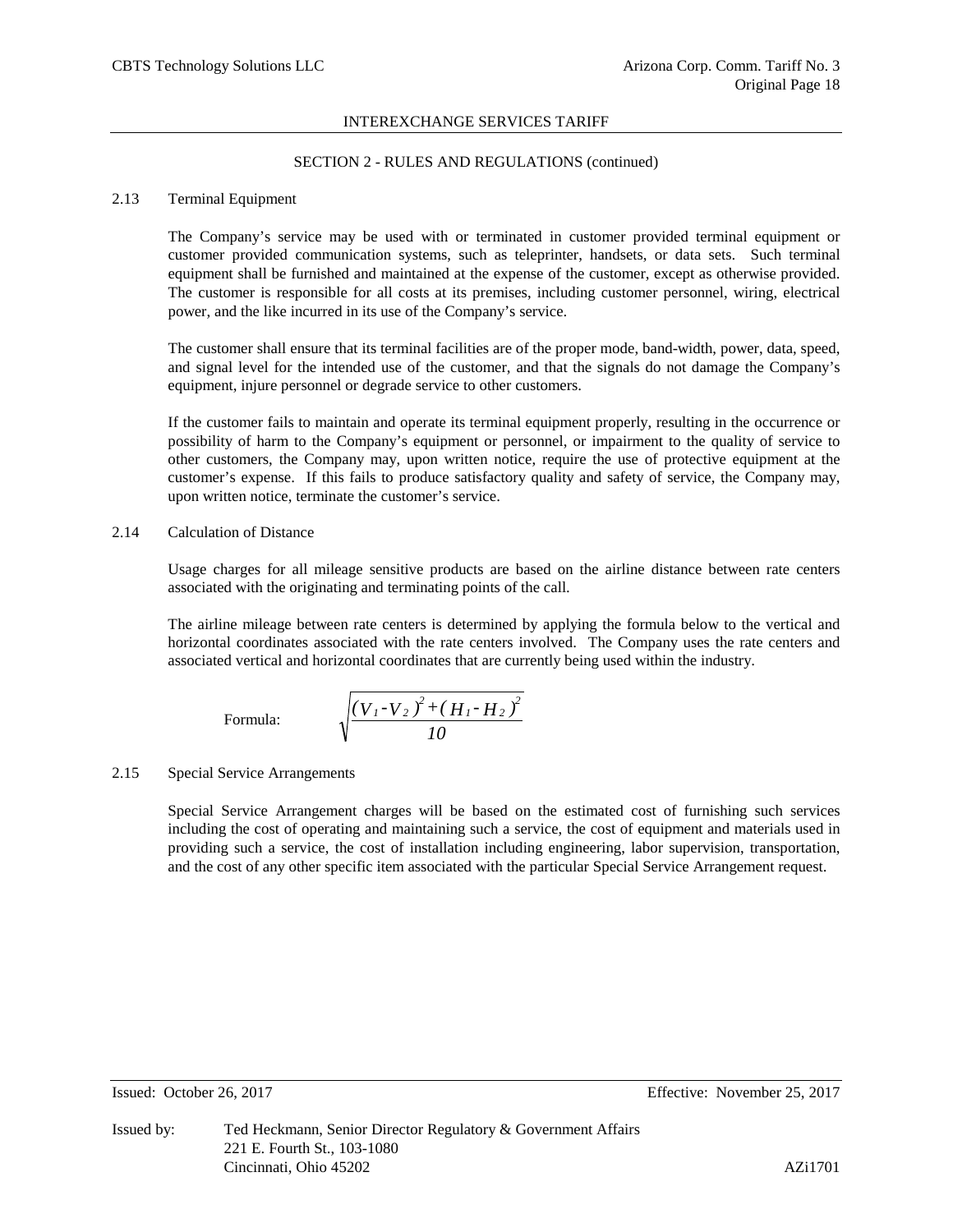#### SECTION 2 - RULES AND REGULATIONS (continued)

## 2.16 General Service Descriptions

The Company offers Message Telecommunications Service or MTS, Inbound 800 Service, Calling Card Service and Operator Services. The customer's total monthly use of Carrier's service is charged at the applicable rates per minute set forth herein.

#### 2.16.1 Message Telecommunications Service (MTS)

MTS or 1+ dialing is achieved by when the LEC programs the customer's telephone lines to automatically route 1+ calls to the Company's network. For business customer's service is billed in six 6-second increments, with a minimum billing of 30 seconds. For residential customers service is billed in 60-second increments with a minimum billing of 60 seconds.

#### 2.16.2 Toll Free (i.e., 800/888) Service

Toll Free Service is inbound telecommunications service which permits calls to be completed to the customer's location without charge to the calling party. Access to the service is gained by dialing a ten-digit telephone number which terminates at the customer's location. Toll Free Services originate via normal shared use facilities and are terminated via the customers' local exchange service access line. Toll free service is offered to presubscribed customers and is not a stand-alone product.

The Company will accept a prospective Toll Free Service at customer's request for up to ten (10) toll free telephone numbers and will reserve such numbers on a first-come first-served basis. The Company does not guarantee the availability of numbers until assigned. The requested Toll Free Service telephone numbers, if available, will be reserved for and furnished to the customer.

If a customer who has received a Toll Free Service number does not subscribe to Toll Free Service within thirty (30) days, the Company reserves the right to re-assign the number to another customer.

There are optional features associated with toll free service.

Time of day routing allows the customer to change the telephone number where the toll free telephone number terminates. The toll free telephone number can be re-routed to four different terminating telephone numbers based on three variables: time of day (1/2 hour increments); day of the week; and holiday schedule.

Area code blocking permits customers to select the area codes from which they may receive calls.

800 Directory Service provides the customer with the option to have their 8XX number listed in directory assistance.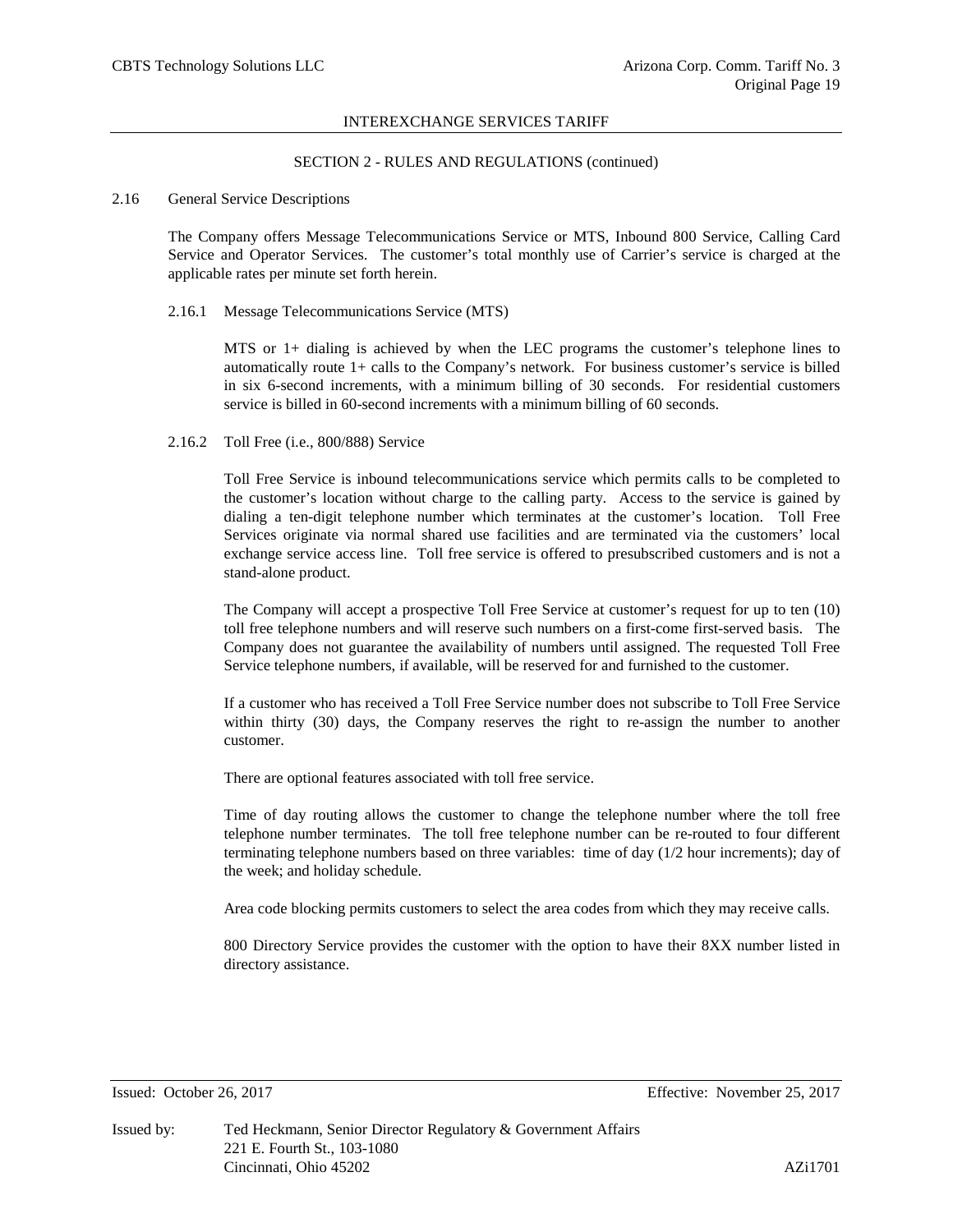#### SECTION 2 - RULES AND REGULATIONS (continued)

#### 2.16 General Service Descriptions (continued)

2.16.3 Calling Card Service

Calling Card Service allows subscribers who are away from home or office to place calls by gaining access to the Company's network via an 800 number. Calling Card Service is provided to presubscribed customer and is not a stand-alone product. Billing increments for calling cards are in 6 second increments with a 30 second minimum.

2.16.4 Directory Assistance

Listed telephone numbers will be provided to requesting customers at a per call charge.

- 2.17 Usage Charges and Billing Increments
	- 2.17.1 Usage Charges

Usage charges are determined by the time of day rate periods and minutes of use within each rate period. The rate period is determined by the time and day of call origination at the customer's location.

2.17.2 Billing Increments

Unless specifically stated in the product description, usage is billed in six 6-second increments for business customers and 60-second increments for residential customers.

## 2.18 Pay Telephone Surcharge

A surcharge shall be assessed for each call made from a pay telephone to a Company-provided toll-free number or placed by using a travel card and dialing the Company's prefix in the form 101XXXX. This charge is to compensate the Company for the Federal Communications Commission assessment which is paid by the Company to pay telephone service providers for the use of their pay telephone instruments. The following charges are applicable on the first day of the billing month following the effective date of FCC Order 99-7 in CC Docket No. 96-128.

| Maximum Per Call Charge: | \$1.00 |
|--------------------------|--------|
|                          |        |

2.19 Directory Assistance Charge (unless stated otherwise in Section 4)

| Maximum Per Call Charge | Interstate   | \$4.00 |
|-------------------------|--------------|--------|
|                         | Intrastate   | 2.00   |
|                         | Calling Card | 2.50   |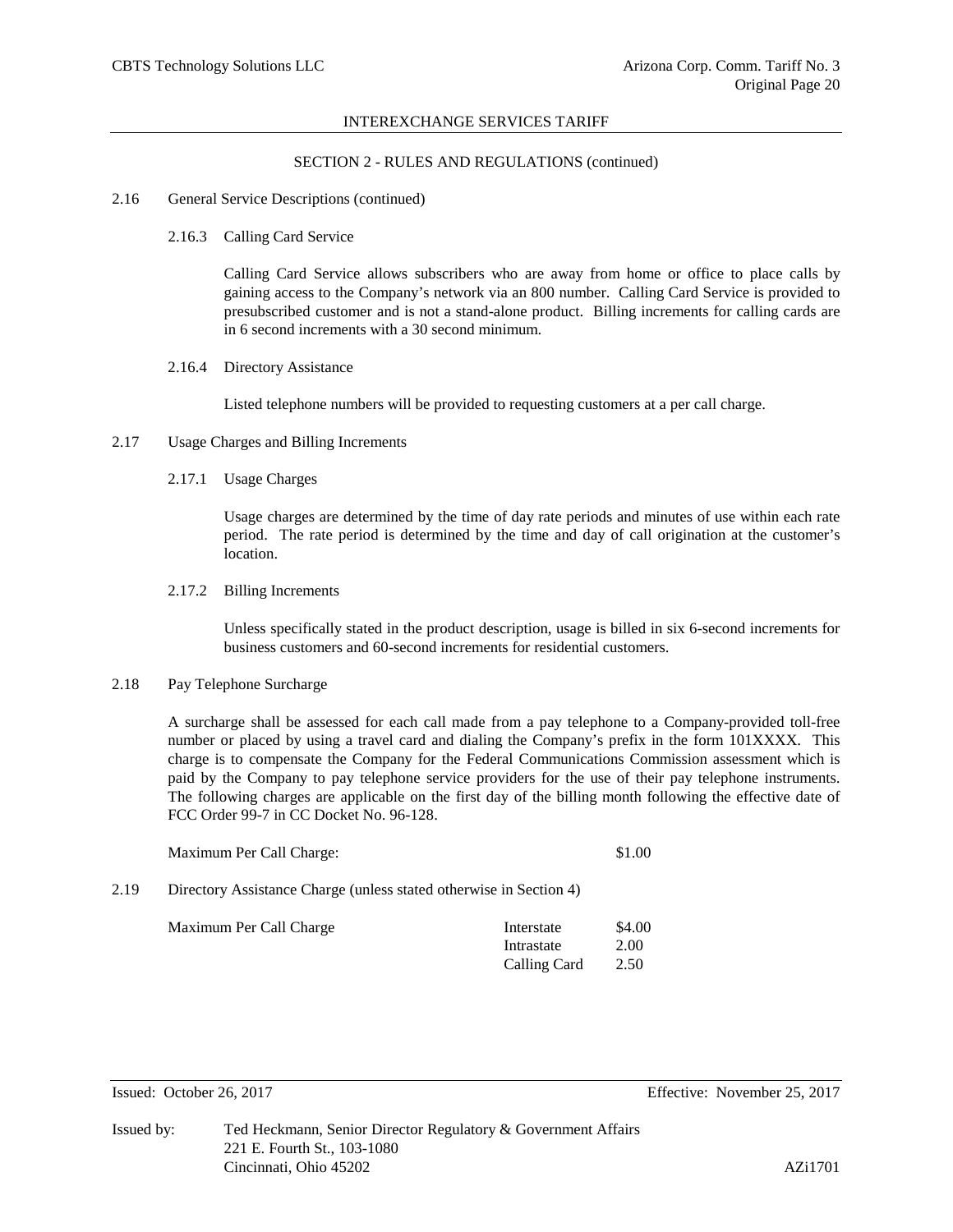## SECTION 2 - RULES AND REGULATIONS (continued)

## 2.20 Calling Card Charges

A surcharge shall be assessed when calls are made using a post-paid calling card. These charges will be added to the per minute charges assessed for each calling card call and will appear on the "calling card calls" portion of the customer's bill as part of the total charges associated with each itemized call.

|      | Maximum Per Minute Rates (unless stated otherwise in Section 4) |                                    |
|------|-----------------------------------------------------------------|------------------------------------|
|      | Residence                                                       | $$0.50/m$ inute                    |
|      | <b>Business</b>                                                 | \$0.46/minute                      |
|      | Maximum Surcharge                                               |                                    |
|      | Domestic                                                        | \$1.40 per call                    |
|      | Mexico and Canada International                                 | \$2.50 per call                    |
| 2.21 | Toll Free (800/8XX) Charges:                                    |                                    |
|      | <b>Maximum Monthly Service Charge</b>                           | \$15.00                            |
|      | Maximum Charge - Time of Day Routing Service                    | \$200 per setup, change or removal |
|      | Maximum Charge - Area Code blocking                             | \$200 per setup, change or removal |
|      | 800 Directory Service                                           |                                    |
|      | <b>Maximum Monthly Service Charge</b>                           | \$28.00                            |
|      | Maximum Initial Charge                                          | \$30.00                            |

# 2.22 Maximum Return Check Charge

All customers issuing dishonored checks will be charged \$40 per check.

#### 2.23 Operator Services

Operator services are available to Consumers from any Customer location. Operator Services allows the Consumer to place a call from a Customer location and arrange for billing other than to the originating telephone number. Calls are rounded up to the next whole minute for billing purposes and are billed to the Consumer through the monthly bill of the Consumer's local exchange carrier.

The following billing arrangements are available to Consumers through the Company's Operator Services:

a) Customer Dialed Calling/Credit Card

This is a service whereby the end user dials all of the digits necessary to route and bill the call without any operator assistance. Such calls may be billed either to a telephone company issued calling card or a commercial credit card.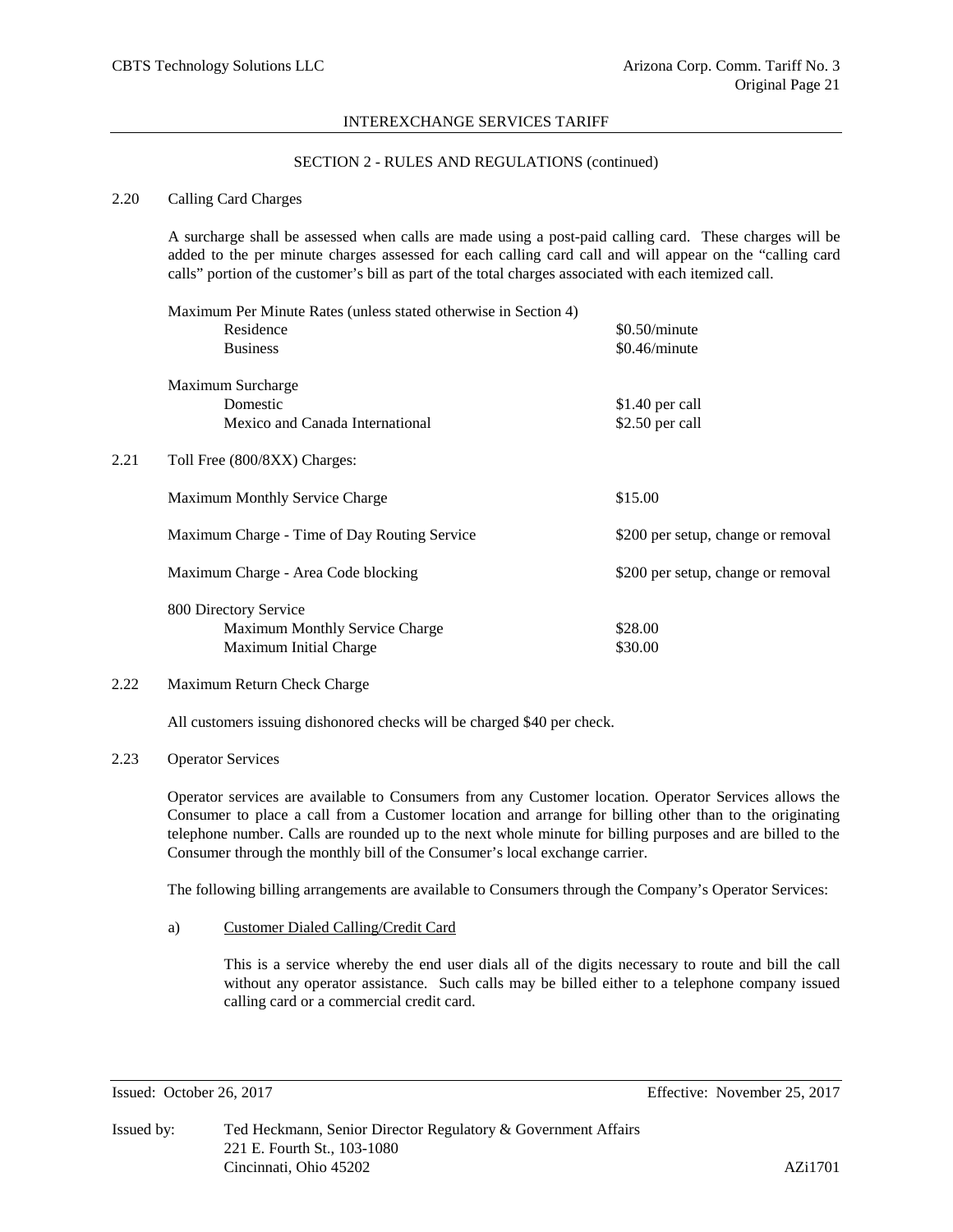## SECTION 2 - RULES AND REGULATIONS (continued)

#### 2.23 Operator Services (continued)

#### b) Operator Station

This is a service whereby the caller places a non-person-to-person call with the assistance of an operator (live or automated). When placing an operator station call, the caller is connected to a non-specified individual at the terminating end. Such calls may be billed to a calling card, credit card, the called number (collect) or a valid third party telephone number.

## c) Person-to-Person

This is a service whereby the person originating the call specifies to Cincinnati Bell Any Distance Inc's operator a particular person to be reached, or a particular person, station, room number, department, or office to be reached through a PBX attendant. Person-to-person calls may be billed to a calling card, credit card, the called number (collect) or a valid third party telephone number.

## 2.23.1 Maximum Rates

|             |        | Day    |        | Evening |        | Night  |  |
|-------------|--------|--------|--------|---------|--------|--------|--|
|             | First  | Add'l  | First  | Add'l   | First  | Add'l  |  |
| Mileage     | Minute | Minute | Minute | Minute  | Minute | Minute |  |
| $0 - 10$    | .4800  | .2200  | .3120  | .1430   | .2400  | .1100  |  |
| $11-22$     | .6800  | .3200  | .4420  | .2080   | .3400  | .1600  |  |
| 23-55       | .7000  | .4000  | .4870  | .2730   | .3900  | .2100  |  |
| 56-124      | .8200  | .5000  | .5600  | .3310   | .4600  | .2700  |  |
| 125-292     | .8400  | .5400  | .5900  | .3700   | .4700  | .3000  |  |
| $293$ -over | .8600  | .6000  | .6360  | .3960   | .5200  | .3200  |  |

Operator Assisted Surcharges:

| <b>Customer Dialed Calling Card Station</b> | \$1.60 |
|---------------------------------------------|--------|
| <b>Operator Dialed Calling Card</b>         | \$3.00 |
| <b>Operator Station</b>                     | \$3.00 |
| <b>Billed to Third Party</b>                | \$3.00 |
| Person-to-Person                            | \$4.80 |
| <b>Collect Calls</b>                        | \$2.10 |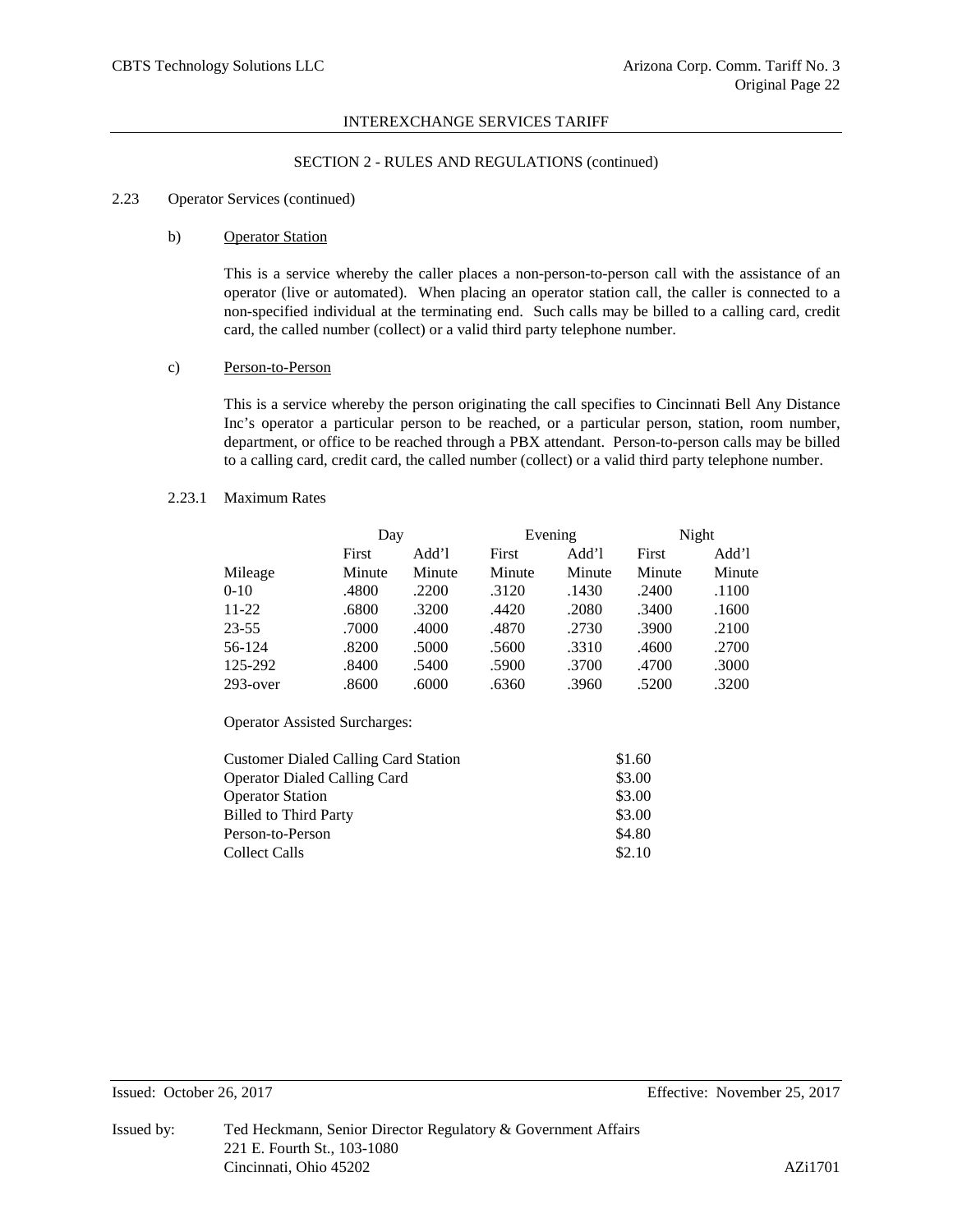## SECTION 3 – LONG DISTANCE PLAN DESCRIPTIONS

### 3.1 Any Distance Rate Plans

#### 3.1.1 AnyTime 500 (Product 64) – Residential

This plan is offered to residential customers. For a monthly service fee, customers subscribing to this plan will receive 500 minutes of outbound domestic long distance each month. A per minute rate will apply after the initial 500 minutes, each month. Plan includes a calling card. 8XX service is available for a monthly fee.

#### 3.1.2 AnyTime 750 (Product 189) – Residential

This plan is being offered to residential customers. For a monthly service fee, customers subscribing to this plan will receive 750 minutes of outbound domestic long distance each month. A per minute rate will apply after the initial 750 minutes, each month. Plan includes a calling card. 8XX service is available for a monthly fee.

### 3.1.3 AnyTime 1000 (Product 198) – Residential

This plan is being offered to residential customers. For a monthly service fee, customers subscribing to this plan will receive 1000 minutes of outbound domestic long distance each month. A per minute rate will apply after the initial 1000 minutes, each month. Plan includes a calling card. 8XX service is available for a monthly fee.

# 3.1.4 AnyTime 500 (Product 391) – Business

This plan is being offered to business customers. For a monthly service fee, customers subscribing to this plan will receive 500 minutes of outbound domestic long distance each month. A per minute rate will apply after the initial 500 minutes, each month. Plan includes a calling card. 8XX service is available for a monthly fee.

# 3.1.5 AnyTime 750 (Product 393) – Business

This plan is being offered to business customers. For a monthly service fee, customers subscribing to this plan will receive 750 minutes of outbound domestic long distance each month. A per minute rate will apply after the initial 750 minutes, each month. Plan includes a calling card. 8XX service is available for a monthly fee.

## 3.1.6 AnyTime 1000 (Product 395) - Business

This plan is being offered to business customers. For a monthly service fee, customers subscribing to this plan will receive 1000 minutes of outbound domestic long distance each month. A per minute rate will apply after the initial 1000 minutes, each month. Plan includes a calling card. 8XX service is available for a monthly fee.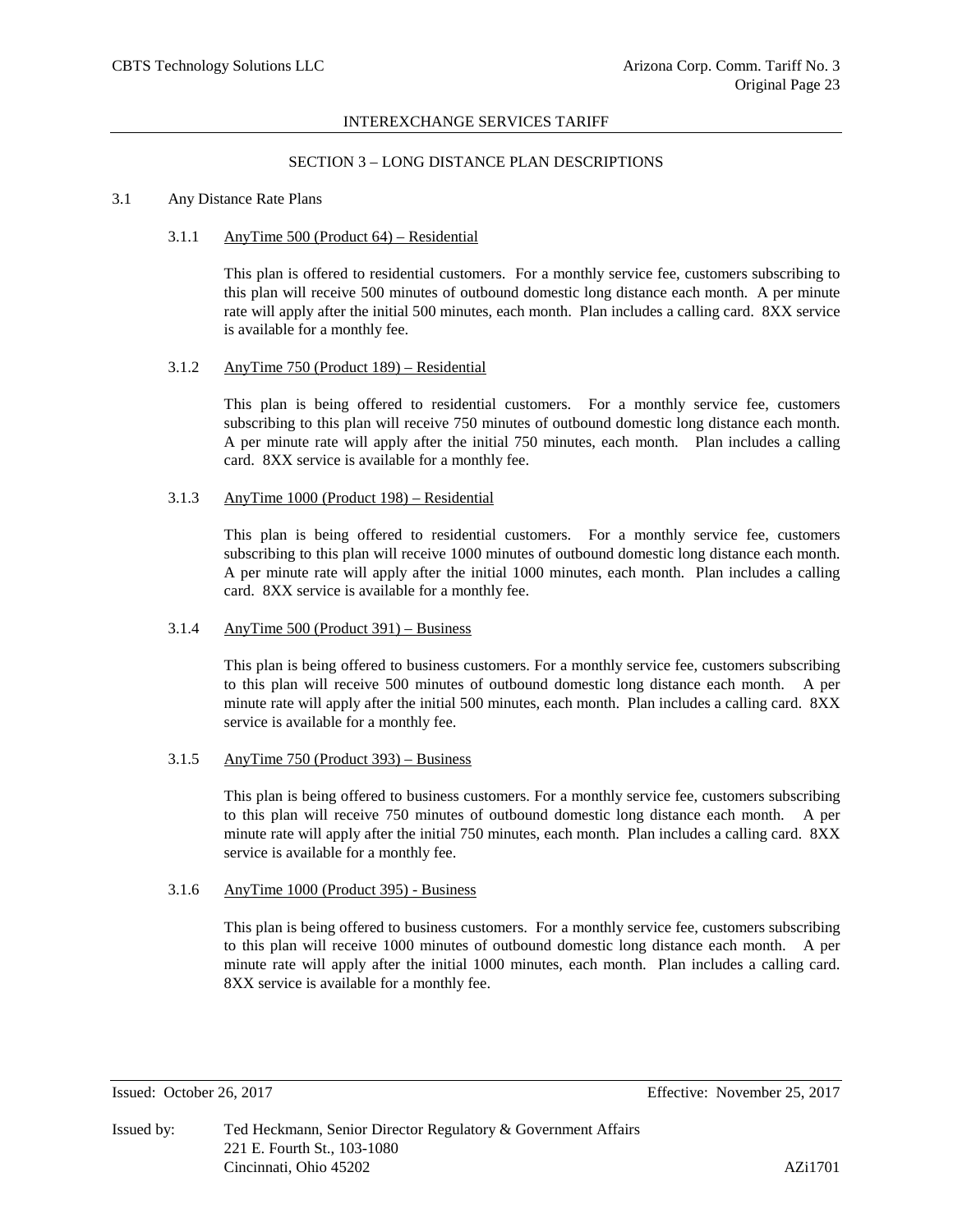## SECTION 3 – LONG DISTANCE PLAN DESCRIPTIONS (continued)

## 3.1 Any Distance Rate Plans (continued)

#### 3.1.7 Business Basic II (Product 358) – Business

This plan is being offered to business customers. There is a monthly, minimum usage charge associated with this plan. Calls that will be applied to the minimum usage include inbound and outbound toll calls, calling card calls; collect calls, and operator-assisted calls. Plan includes a calling card.

#### 3.1.8 Basic II (Product 368) – Residence

This plan is being offered to business customers. There is a monthly, minimum usage charge associated with this plan. Calls that will be applied to the minimum usage include inbound and outbound toll calls, calling card calls; collect calls, and operator-assisted calls. Plan includes a calling card.

### 3.1.9 AnyTime 100 (Product 591) – Residential

This plan is being offered to residential customers. For a monthly service fee, customers subscribing to this plan will receive 100 minutes of outbound domestic long distance each month. A per minute rate will apply after the initial 100 minutes, each month. Plan includes a calling card. 8XX service is available for a monthly fee.

# 3.1.10 AnyTime 100 (Product 593) – Business

This plan is being offered to business customers. For a monthly service fee, customers subscribing to this plan will receive 100 minutes of outbound domestic long distance each month. A per minute rate will apply after the initial 100 minutes, each month. Plan includes a calling card. 8XX service is available for a monthly fee.

# 3.1.11 AnyTime 5000 (Product 597) – Residential

This plan is being offered to residential customers. For a monthly service fee, customers subscribing to this plan will receive 5000 minutes of outbound domestic long distance each month. A per minute rate will apply after the initial 5000 minutes, each month. Plan includes a calling card. 8XX service is available for a monthly fee.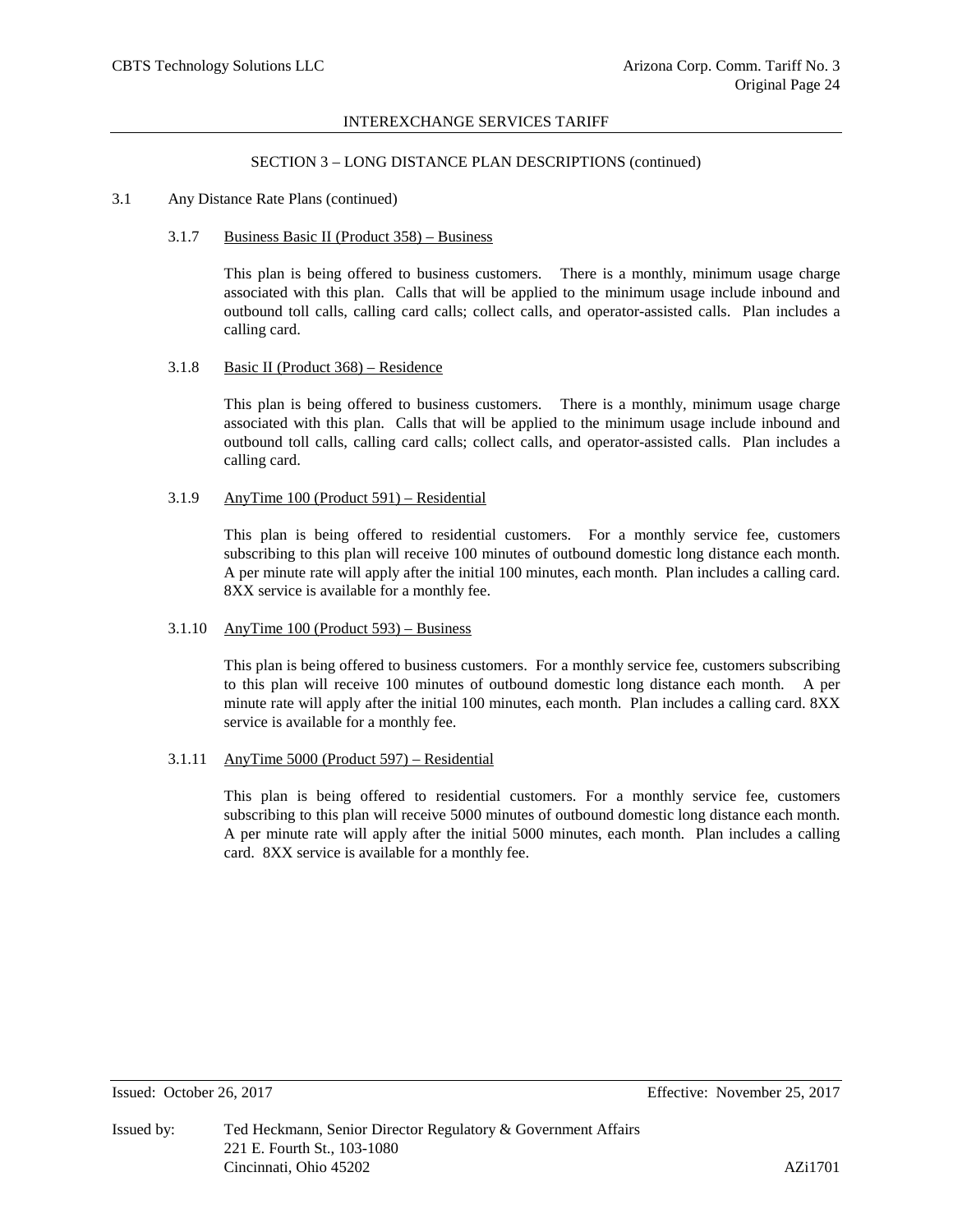## SECTION 3 – LONG DISTANCE PLAN DESCRIPTIONS (continued)

## 3.1 Any Distance Rate Plans (continued)

## 3.1.12 AnyTime 375 (Product 951) – Residential

This plan is being offered to residential customers. For a monthly service fee, customers subscribing to this plan will receive 375 minutes of outbound domestic long distance each month. A per minute rate will apply after the initial 375 minutes, each month. Plan includes a calling card. 8XX service is available for a monthly fee.

#### 3.1.13 AnyTime 375 (Product 948) – Business

This plan is being offered to business customers. For a monthly service fee, customers subscribing to this plan will receive 375 minutes of outbound domestic long distance each month. A per minute rate will apply after the initial 375 minutes, each month. Plan includes a calling card. 8XX service is available for a monthly fee.

## 3.1.14 AnyTime 4000 (Product 475) – Business

This plan is being offered to business customers. For a monthly service fee, customers subscribing to this plan will receive 4000 minutes of outbound domestic long distance each month. A per minute rate will apply after the initial 4000 minutes, each month. Plan includes a calling card. 8XX service is available for a monthly fee.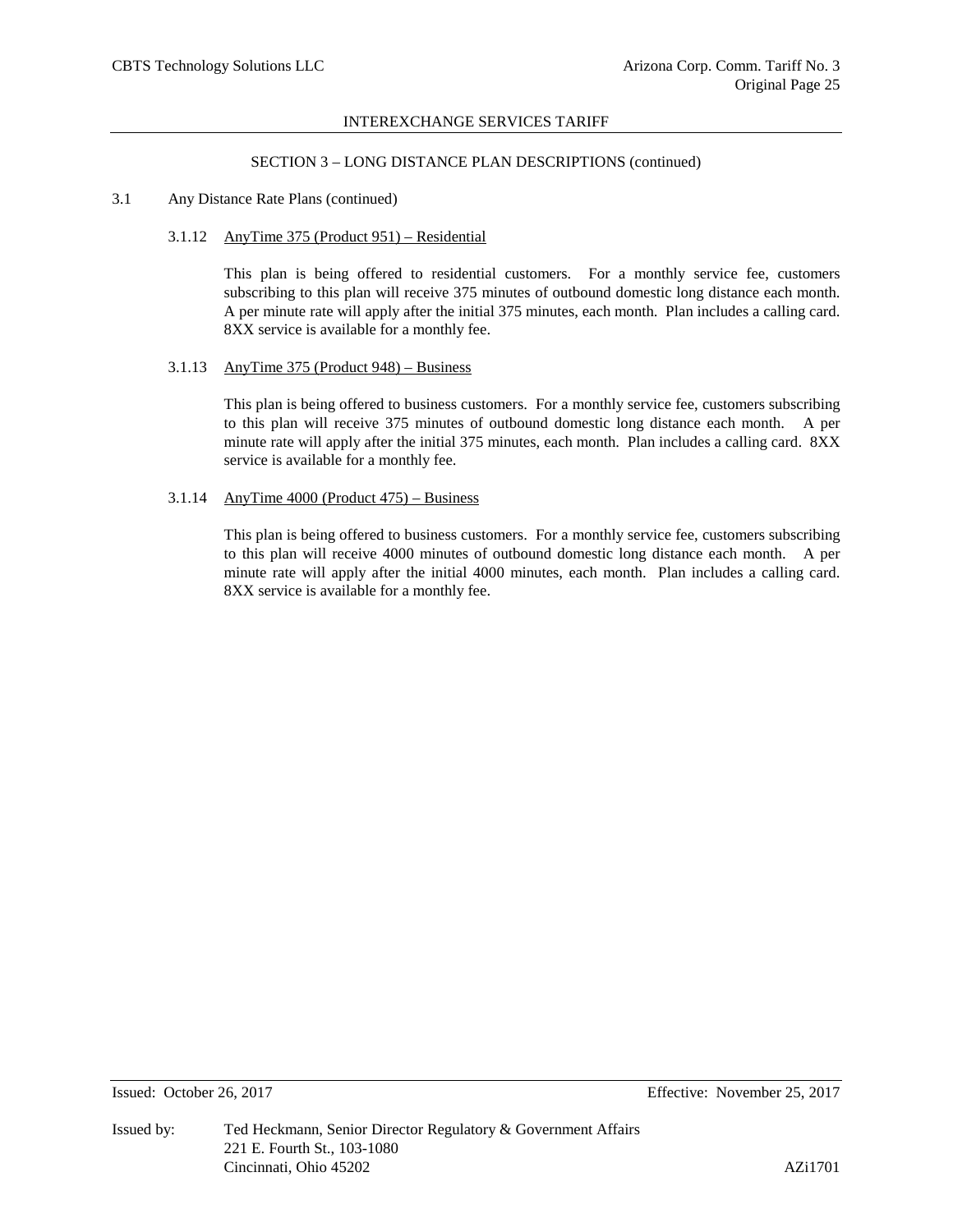## SECTION 3 – LONG DISTANCE PLAN DESCRIPTIONS (continued)

## 3.2 Basic Business Plans

## 3.2.1 Product 333 - Business

This long distance plan includes an outbound domestic rate, a discounted calling card rate and a discounted directory assistance rate. Calling cards are provided with this plan.

## 3.2.2 Product 486 – Business

This long distance plan includes a domestic outbound and inbound per minute rate. There is a monthly service fee associated with the 8XX inbound number. Calling cards are provided with this plan.

## 3.2.3 Product 670 - Business

This long distance plan includes a domestic outbound and inbound per minute rate. There is a monthly service fee associated with the 8XX number. Calling cards are provided with this plan.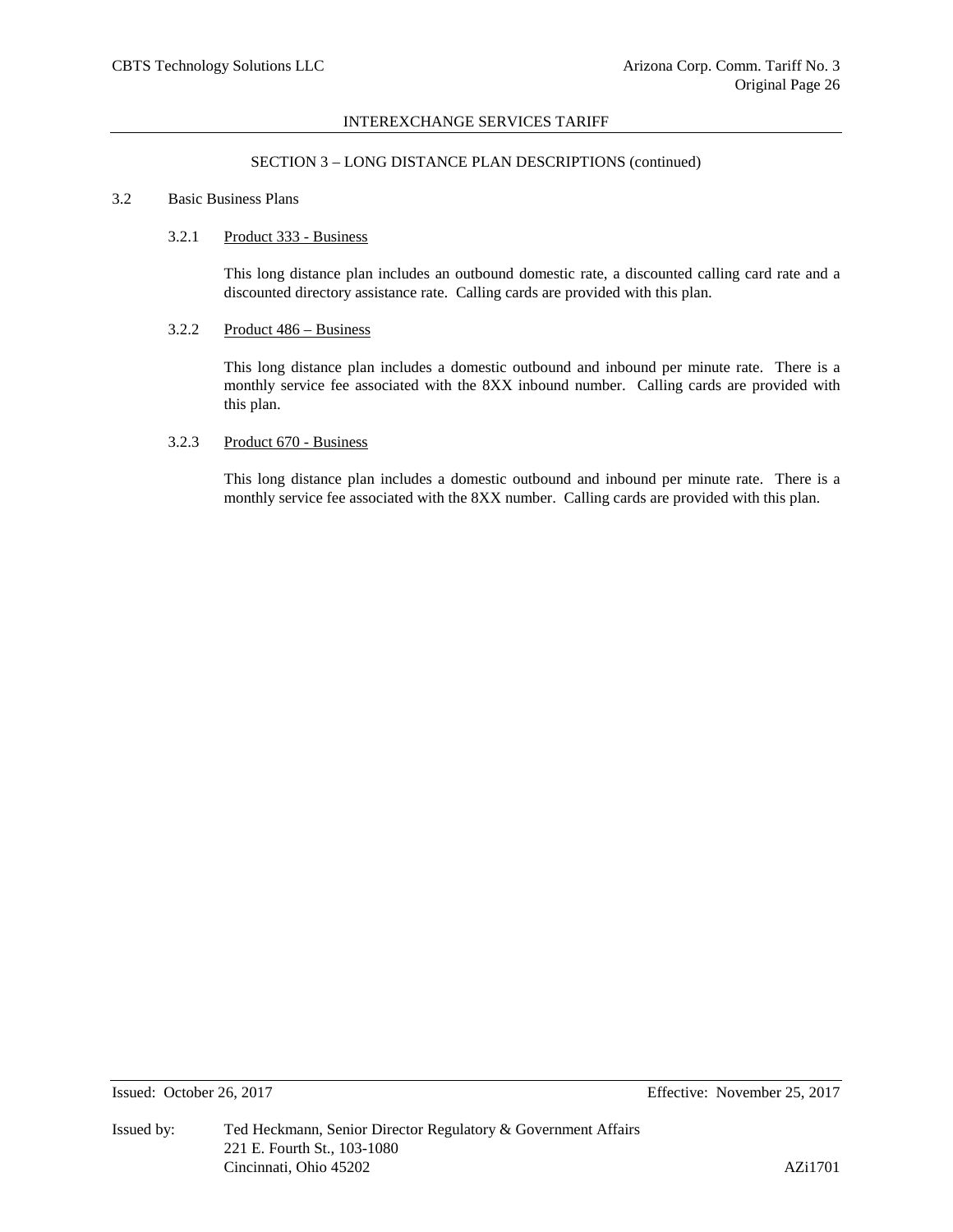Rates Per Minute

#### INTEREXCHANGE SERVICES TARIFF

## SECTION 4 – LONG DISTANCE PLAN MAXIMUM RATES

#### 4.1 Any Distance Plans

4.1.1 AnyTime 500 (Product 64) – Residential

|               | Rates Per Minute |
|---------------|------------------|
| $1+$ Outbound | \$0.12           |
| 8XX Inbound   | \$0.12           |

Monthly Service Fee: \$40.00

Per minute outbound rate will apply after the first 500 domestic direct dialed minutes each month.

8XX Service Monthly Charge – See page 21, paragraph 2.21.

Time periods: all times

## 4.1.2 AnyTime 750 (Product 189) Residential

 $1+$  Outbound/8XX Inbound  $$0.12$  $8XX$  Inbound  $$0.12$ 

Monthly Service Fee: \$60.00

Per minute outbound rate will apply after the first 750 domestic direct dialed minutes each month.

8XX Service Monthly Charge – See page 21, paragraph 2.21.

Time periods: all times

# 4.1.3 AnyTime 1000 (Product 198) – Residential

|             | Rates Per Minute |
|-------------|------------------|
| 1+ Outbound | \$0.12           |
| 8XX Inbound | \$0.12           |

Monthly Service Fee: \$80.00

Per minute outbound rate will apply after the first 1000 domestic direct dialed minutes each month.

8XX Service Monthly Charge – See page 21, paragraph 2.21.

Time periods: all times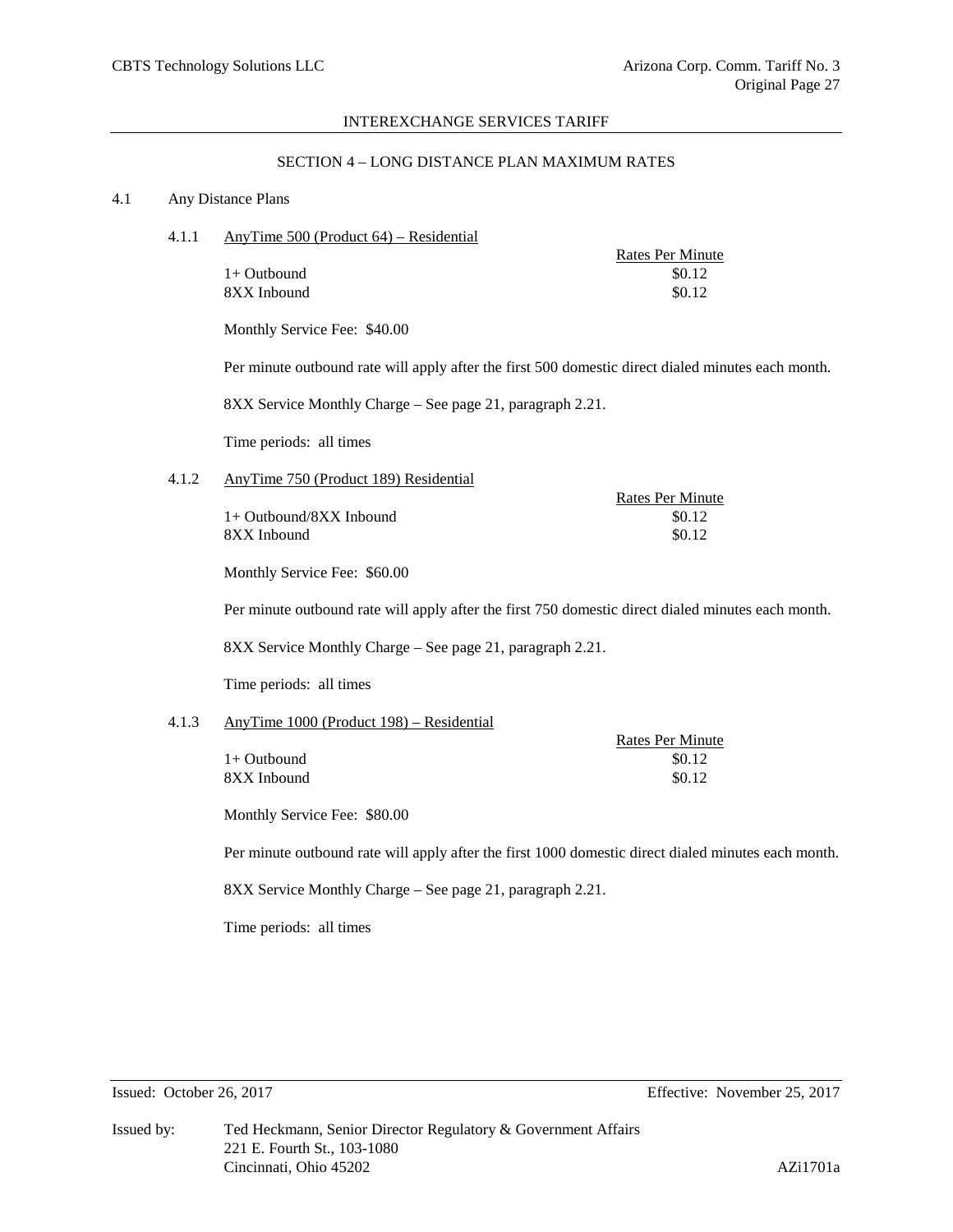Rates Per Minute

#### INTEREXCHANGE SERVICES TARIFF

#### SECTION 4 – LONG DISTANCE PLAN MAXIMUM RATES (continued)

#### 4.1 Any Distance Plans (continued)

4. 1.4 AnyTime 500 (Product 391) – Business

|               | Rates Per Minute |
|---------------|------------------|
| $1+$ Outbound | \$0.12           |
| 8XX Inbound   | \$0.12           |

Monthly Service Fee: \$40.00

Per minute outbound rate will apply after the first 500 domestic direct dialed minutes each month.

8XX Service Monthly Charge – See page 21, paragraph 2.21.

Time periods: all times

# 4.1.5 AnyTime 750 (Product 393) – Business

 $1+$  Outbound  $$0.12$  $8XX$  Inbound  $$0.12$ 

Monthly Service Fee: \$60.00

Per minute outbound rate will apply after the first 750 domestic direct dialed minutes each month.

8XX Service Monthly Charge – See page 21, paragraph 2.21.

Time periods: all times

## 4.1.6 AnyTime 1000 (Product 395) – Business

|             | <b>Rates Per Minute</b> |
|-------------|-------------------------|
| 1+ Outbound | \$0.12                  |
| 8XX Inbound | \$0.12                  |

Monthly Service Fee: \$80.00

Per minute outbound rate will apply after the first 1000 domestic direct dialed minutes each month.

8XX Service Monthly Charge – See page 21, paragraph 2.21.

Time periods: all times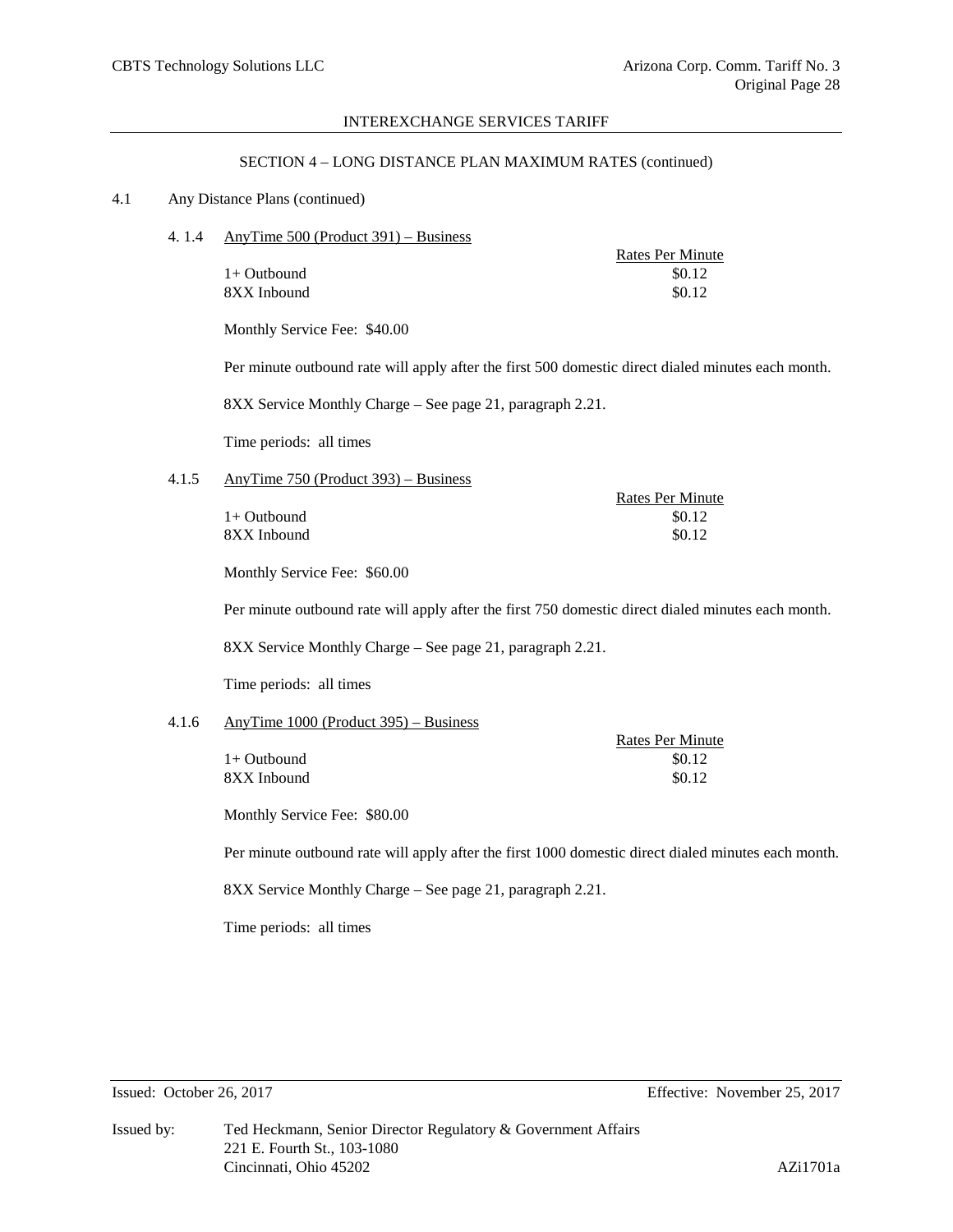## SECTION 4 – LONG DISTANCE PLAN MAXIMUM RATES (continued)

# 4.1 Any Distance Plans (continued)

| 4.1.7  | Business Basic II (Product 358) – Business                                                          |                                      |  |  |  |  |
|--------|-----------------------------------------------------------------------------------------------------|--------------------------------------|--|--|--|--|
|        | 1+ Outbound<br>8XX Inbound                                                                          | Rates Per minute<br>\$0.18<br>\$0.30 |  |  |  |  |
|        | Monthly minimum usage charge: \$7.90                                                                |                                      |  |  |  |  |
|        | Time periods: All times                                                                             |                                      |  |  |  |  |
| 4.1.8  | Basic II (Product 368) - Residence                                                                  |                                      |  |  |  |  |
|        | $1+$ Outbound<br>8XX Inbound                                                                        | Rates Per minute<br>\$0.20<br>\$0.30 |  |  |  |  |
|        | Monthly minimum usage charge: \$7.90                                                                |                                      |  |  |  |  |
|        | Time periods: All times                                                                             |                                      |  |  |  |  |
| 4.1.9  | AnyTime 100 (Product 591) – Residential                                                             |                                      |  |  |  |  |
|        | 1+ Outbound<br>8XX Inbound                                                                          | Rates Per minute<br>\$0.14<br>\$0.14 |  |  |  |  |
|        | Monthly Service Fee: \$20.00                                                                        |                                      |  |  |  |  |
|        | Per minute outbound rate will apply after the first 100 domestic direct dialed minutes each month.  |                                      |  |  |  |  |
|        | 8XX Service Monthly Charge - See page 21, paragraph 2.21.                                           |                                      |  |  |  |  |
|        | Time periods: All times                                                                             |                                      |  |  |  |  |
| 4.1.10 | AnyTime 100 (Product 593) – Business                                                                |                                      |  |  |  |  |
|        | 1+ Outbound<br>8XX Inbound                                                                          | Rates Per minute<br>\$0.14<br>\$0.14 |  |  |  |  |
|        | Monthly Service Fee: \$20.00                                                                        |                                      |  |  |  |  |
|        | Per minute outbound rate will apply after the first 5000 domestic direct dialed minutes each month. |                                      |  |  |  |  |
|        | 8XX Service Monthly Charge - See page 21, paragraph 2.21.                                           |                                      |  |  |  |  |
|        | Time periods: All times                                                                             |                                      |  |  |  |  |

Issued: October 26, 2017 Effective: November 25, 2017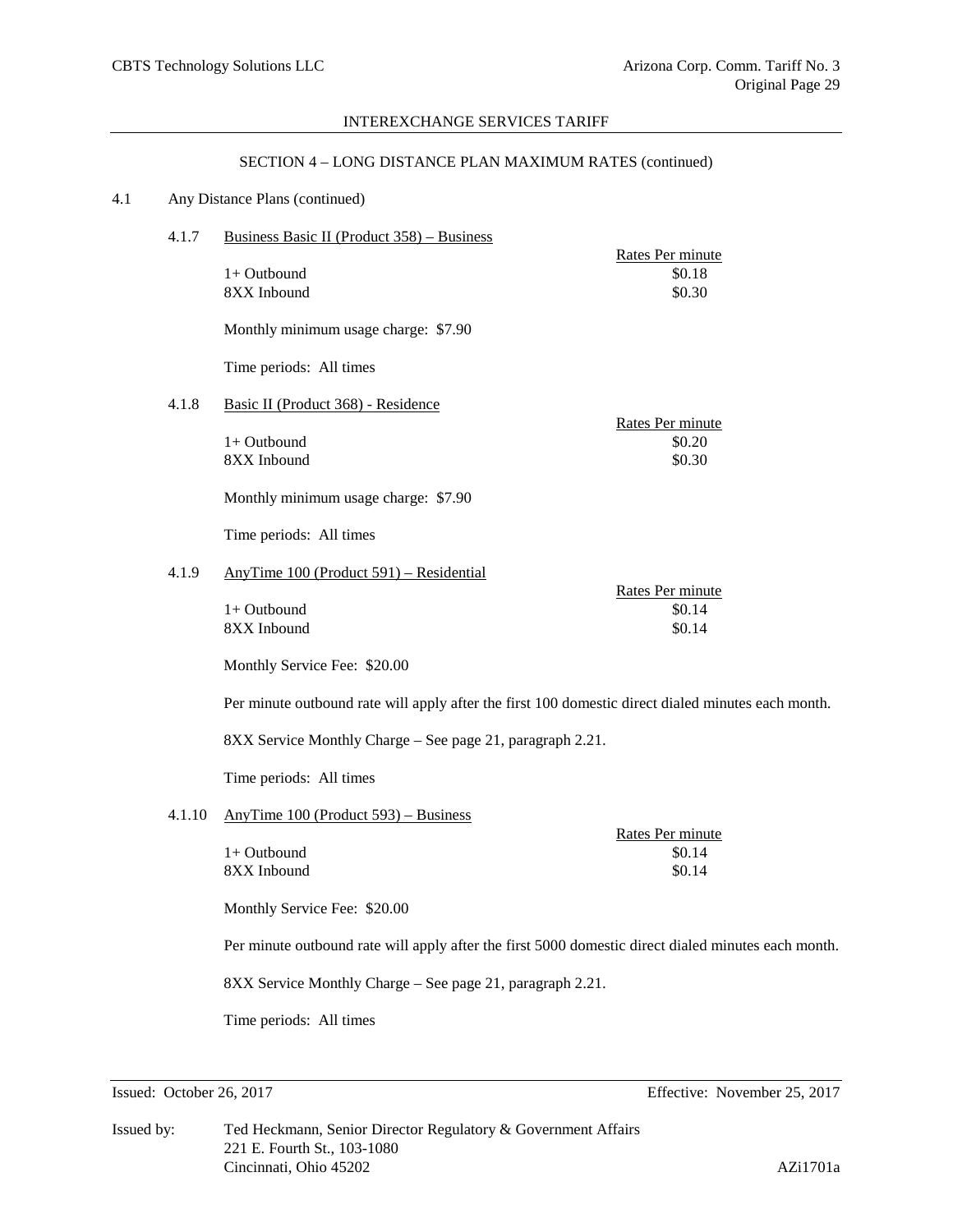#### SECTION 4 – LONG DISTANCE PLAN MAXIMUM RATES (continued)

# 4.1 Any Distance Plans (continued)

4.1.11 AnyTime 5000 (Product 597) – Residential

| Rates Per minute |
|------------------|
| \$0.12           |
| \$0.12           |
|                  |

Monthly Service Fee: \$200.00

Per minute outbound rate will apply after the first 5000 domestic direct dialed minutes each month.

Rates Per minute

8XX Service Monthly Charge – See page 21, paragraph 2.21.

Time periods: All times

## 4.1.12 AnyTime 375 (Product 951) – Residential

|               | Rates Per immute |
|---------------|------------------|
| $1+$ Outbound | \$0.14           |
| 8XX Inbound   | \$0.14           |
|               |                  |

Monthly Service Fee: \$30.00

Per minute outbound rate will apply after the first 375 domestic direct dialed minutes each month.

Charges are calculated on a per call basis and rounded up to the nearest penny.

8XX Service Monthly Charge – See page 21, paragraph 2.21.

Time periods: All times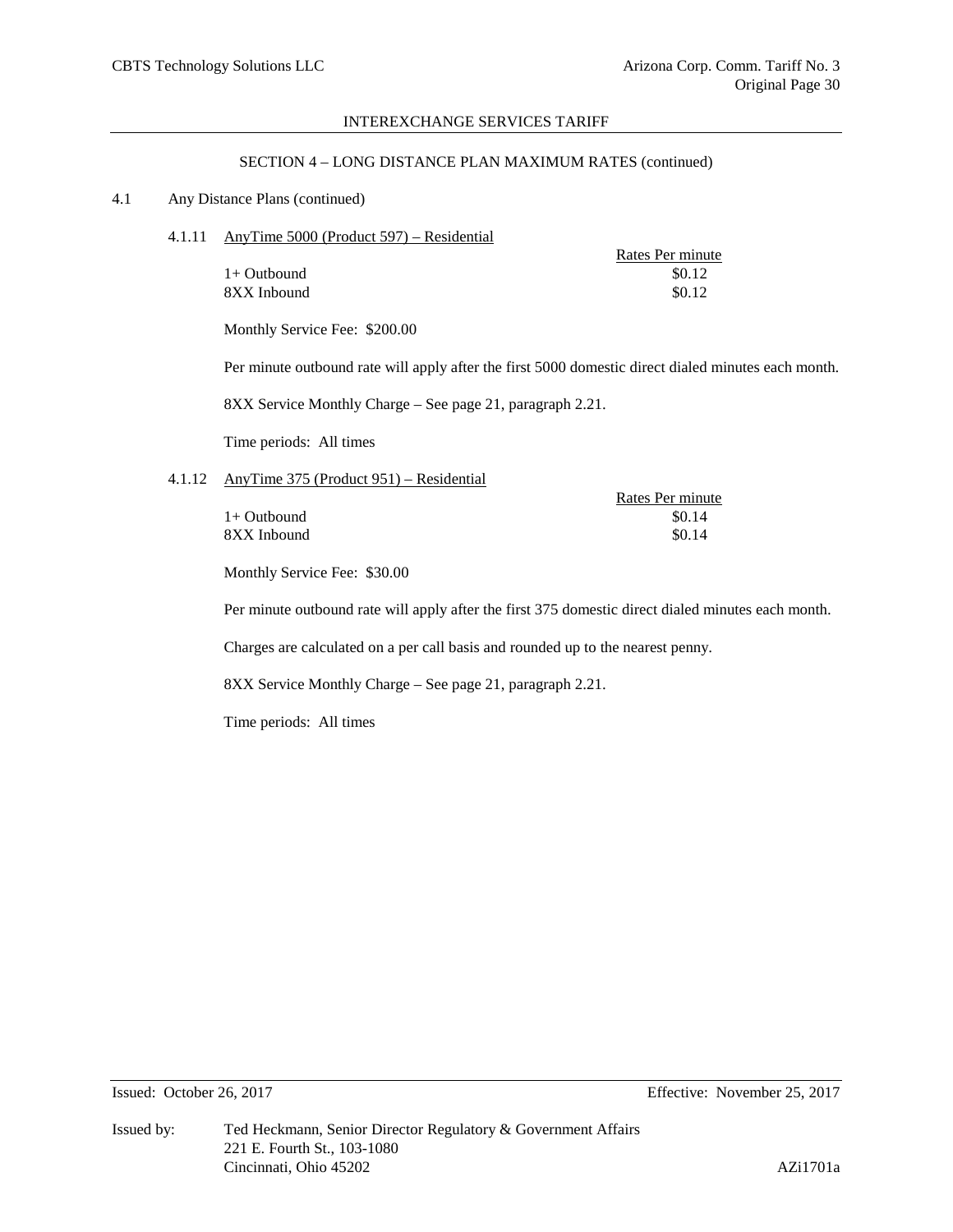## SECTION 4 – LONG DISTANCE PLAN MAXIMUM RATES (continued)

## 4.1 Any Distance Plans (continued)

4.1.13 AnyTime 375 (Product 948) – Business

|               | Rates Per minute |
|---------------|------------------|
| $1+$ Outbound | \$0.14           |
| 8XX Inbound   | \$ 0.14          |

Monthly Service Fee: \$30.00

Per minute charge will apply to calls after the first 375 domestic direct dialed minutes each month

8XX Service Monthly Charge – See page 21, paragraph 2.21.

Time periods: All times

# 4.1.14 AnyTime 4000 (Product 475) – Business

|               | Rates Per minute |
|---------------|------------------|
| $1+$ Outbound | \$0.08           |
| 8XX Inbound   | \$0.08           |
|               |                  |

Monthly Service Fee: \$300.00

Outbound rate applies after the first 4000 domestic direct dialed minutes

8XX Service Monthly Charge – See page 21, paragraph 2.21.

Time periods: All times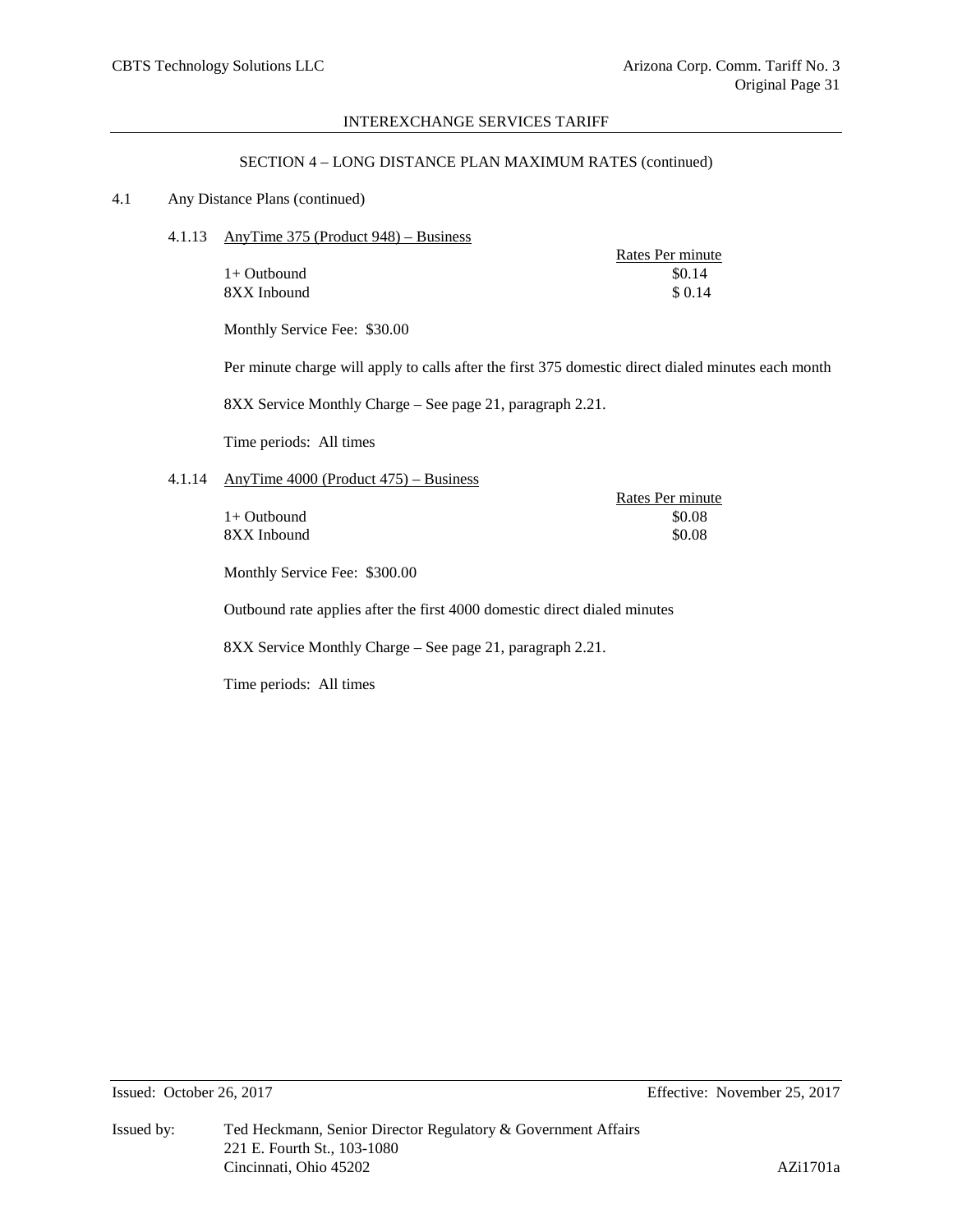## SECTION 4 – LONG DISTANCE PLAN MAXIMUM RATES (continued)

## 4.2 Basic Business Plans

| 4.2.1 | Product 333 - Business                             |                                      |
|-------|----------------------------------------------------|--------------------------------------|
|       | $1+$ Outbound<br>Calling Card Service              | Rates Per Minute<br>\$0.11<br>\$0.36 |
|       | Directory Assistance Intrastate Calls: \$1.18/call |                                      |
|       | Time periods: all times                            |                                      |
| 4.2.2 | Product 486 – Business                             | Rates Per Minute                     |
|       | $1+$ Outbound<br>8XX Inbound                       | \$0.16<br>\$0.15                     |
|       | 8XX Monthly Service Fee: \$15.00                   |                                      |
|       | Time periods: all times                            |                                      |
| 4.2.3 | Product 670 - Business                             | <b>Rates Per Minute</b>              |
|       | $1+$ Outbound<br>8XX Inbound                       | \$0.40<br>\$0.40                     |
|       | 8XX Monthly Service Fee: \$15.00                   |                                      |
|       | Time periods: all times                            |                                      |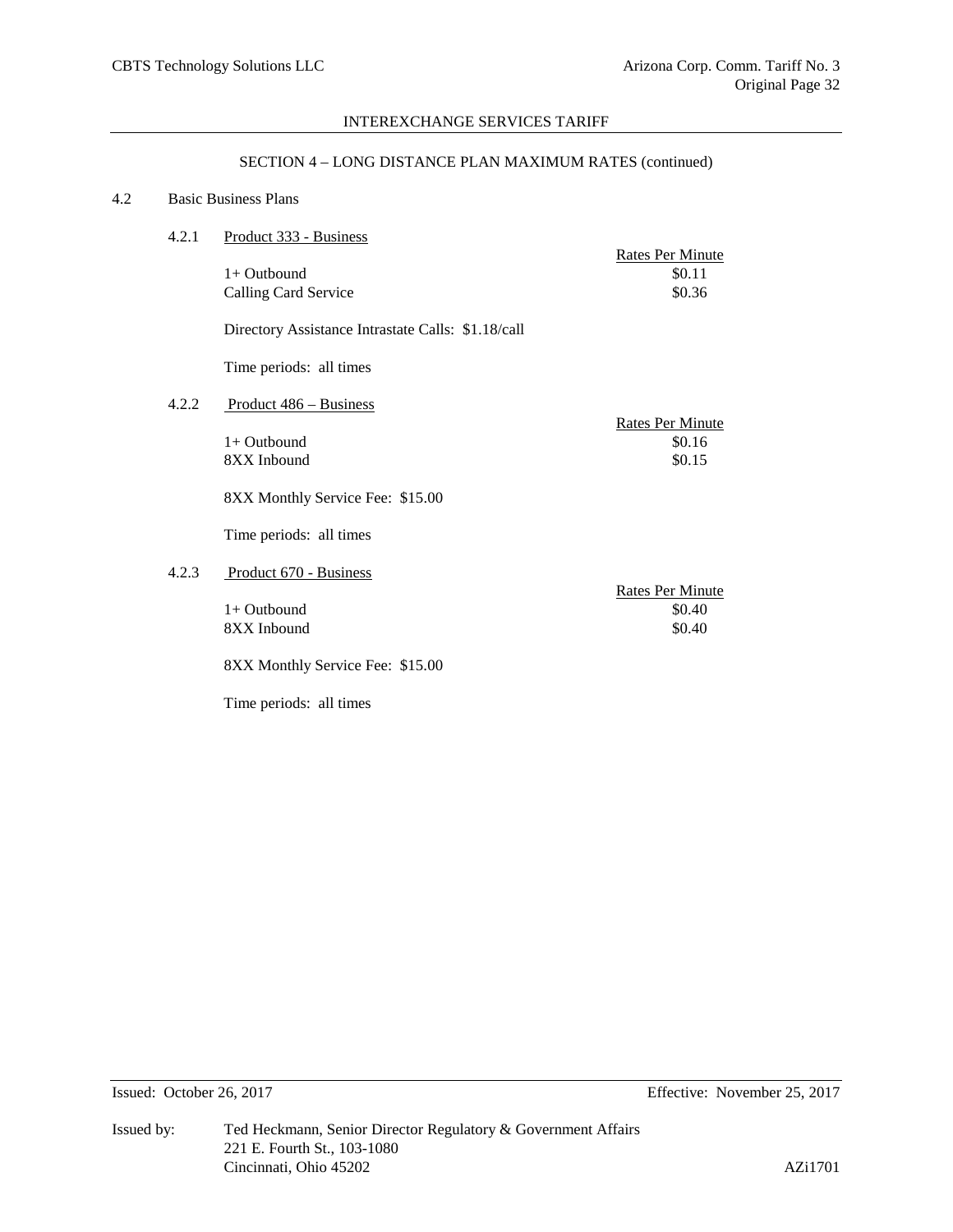### SECTION 5 – PRICE LIST

### 5.1 Pay Telephone Surcharge

A surcharge shall be assessed for each call made from a pay telephone to a Company-provided toll-free number or placed by using a travel card and dialing the Company's prefix in the form 101XXXX. This charge is to compensate the Company for the Federal Communications Commission assessment which is paid by the Company to pay telephone service providers for the use of their pay telephone instruments. The following charges are applicable on the first day of the billing month following the effective date of FCC Order 99-7 in CC Docket No. 96-128.

| Per Call Charge: | \$0.60 |
|------------------|--------|
|------------------|--------|

# 5.2 Directory Assistance Charge (unless stated otherwise in Section 4)

| Per Call Charge | Interstate   | \$1.99 |
|-----------------|--------------|--------|
|                 | Intrastate   | \$0.80 |
|                 | Calling Card | \$1.25 |

## 5.3 Calling Card Charges

A surcharge shall be assessed when calls are made using a post-paid calling card. These charges will be added to the per minute charges assessed for each calling card call and will appear on the "calling card calls" portion of the customer's bill as part of the total charges associated with each itemized call.

|     | Per Minute Rates (unless stated otherwise in Section 4) |                                    |
|-----|---------------------------------------------------------|------------------------------------|
|     | Residence                                               | \$0.25/minute                      |
|     | <b>Business</b>                                         | \$0.23/minute                      |
|     | Surcharge                                               |                                    |
|     | Domestic                                                | \$0.69 per call                    |
|     | Mexico and Canada International                         | \$1.25 per call                    |
| 5.4 | Toll Free (800/8XX) Charges                             |                                    |
|     | <b>Monthly Service Charge</b>                           | \$7.50                             |
|     | Time of Day Routing Service:                            | \$100 per setup, change or removal |
|     | Area Code blocking                                      | \$100 per setup, change or removal |
|     | 800 Directory Service                                   |                                    |
|     | <b>Monthly Service Charge</b>                           | \$13.69                            |
|     | <b>Initial Charge</b>                                   | \$15.00                            |
|     |                                                         |                                    |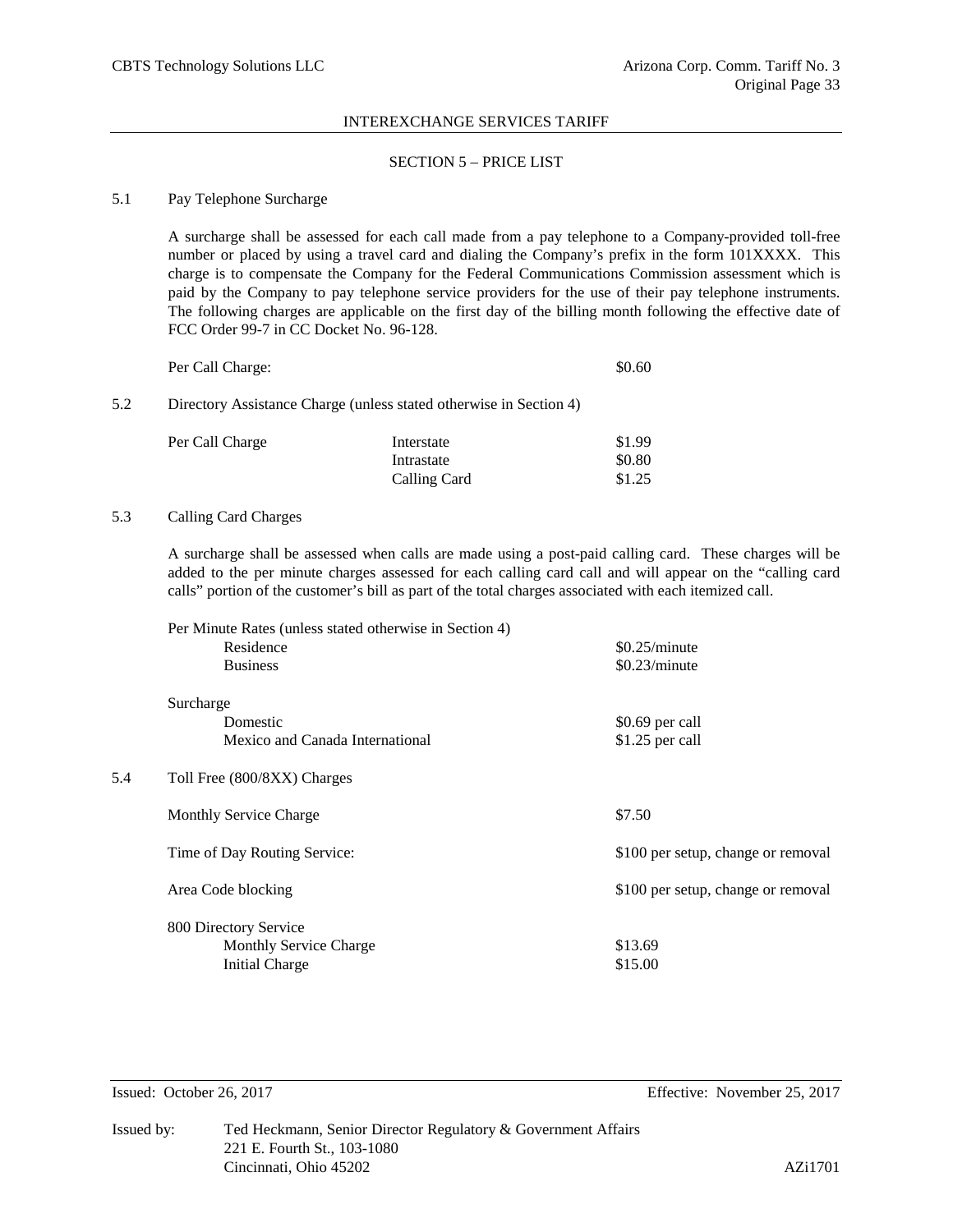# SECTION 5 – PRICE LIST (continued)

# 5.5 Return Check Charge

All customers issuing dishonored checks will be charged \$20 per check.

# 5.6 Operator Services

|             | Day    |        | Evening |        | Night  |        |
|-------------|--------|--------|---------|--------|--------|--------|
|             | First  | Add'l  | First   | Add'l  | First  | Add'l  |
| Mileage     | Minute | Minute | Minute  | Minute | Minute | Minute |
| $0 - 10$    | .2400  | .1100  | .1560   | .0715  | .1200  | .0550  |
| $11-22$     | .3400  | .1600  | .2210   | .1040  | .1700  | .0800  |
| 23-55       | .3500  | .2000  | .2435   | .1365  | .1950  | .1050  |
| 56-124      | .4100  | .2500  | .2800   | .1655  | .2300  | .1350  |
| 125-292     | .4200  | .2700  | .2950   | .1850  | .2350  | .1500  |
| $293$ -over | .4300  | .3000  | .3180   | .1980  | .2600  | .1600  |

Operator Assisted Surcharges:

| <b>Customer Dialed Calling Card Station</b> | \$0.50 |
|---------------------------------------------|--------|
| <b>Operator Dialed Calling Card</b>         | \$0.50 |
| <b>Operator Station</b>                     | \$3.00 |
| <b>Billed to Third Party</b>                | \$1.30 |
| Person-to-Person                            | \$3.00 |
| <b>Collect Calls</b>                        | \$1.30 |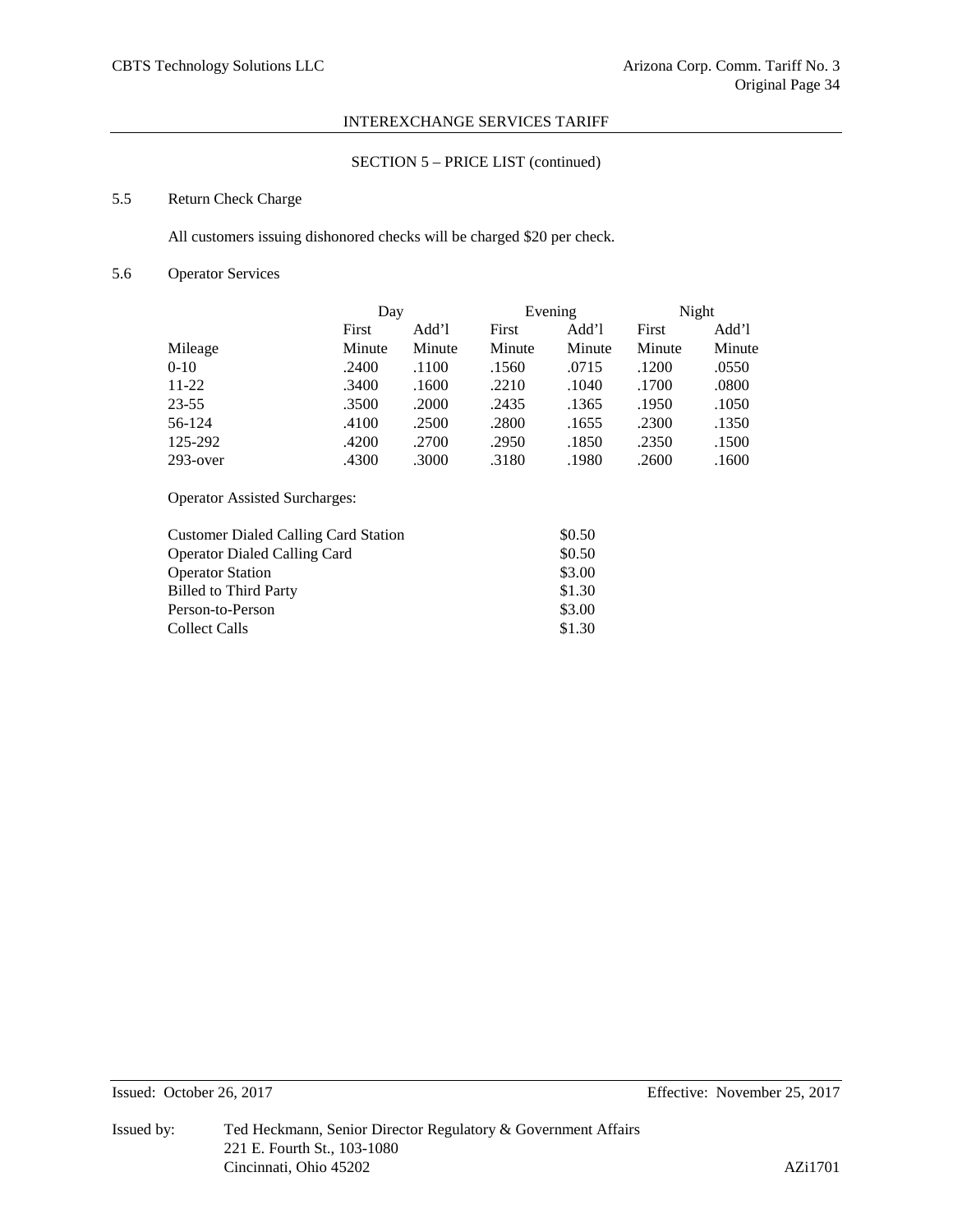## SECTION 5 – PRICE LIST (continued)

### 5.7 Any Distance Plans

5.7.1 AnyTime 500 (Product 64) – Residential

 $1+$  Outbound  $$0.06$ 8XX Inbound \$0.06

Rates Per Minute

Rates Per Minute

Monthly Service Fee: \$20.00

Per minute outbound rate will apply after the first 500 domestic direct dialed minutes each month.

8XX Service Monthly Charge - each initial and additional number: \$7.50 Time periods: all times

5.7.2 AnyTime 750 (Product 189) Residential

1+ Outbound/8XX Inbound \$0.06 8XX Inbound \$0.06

Monthly Service Fee: \$30.00

Per minute outbound rate will apply after the first 750 domestic direct dialed minutes each month.

8XX Service Monthly Charge - each initial and additional number: \$7.50

Time periods: all times

#### 5.7.3 AnyTime 1000 (Product 198) – Residential

 $1+$  Outbound 8XX Inbound

| Rates Per Minute |
|------------------|
| \$0.06           |
| \$0.06           |

Monthly Service Fee: \$40.00

Per minute outbound rate will apply after the first 1000 domestic direct dialed minutes each month.

8XX Service Monthly Charge - each initial and additional number: \$7.50

Time periods: all times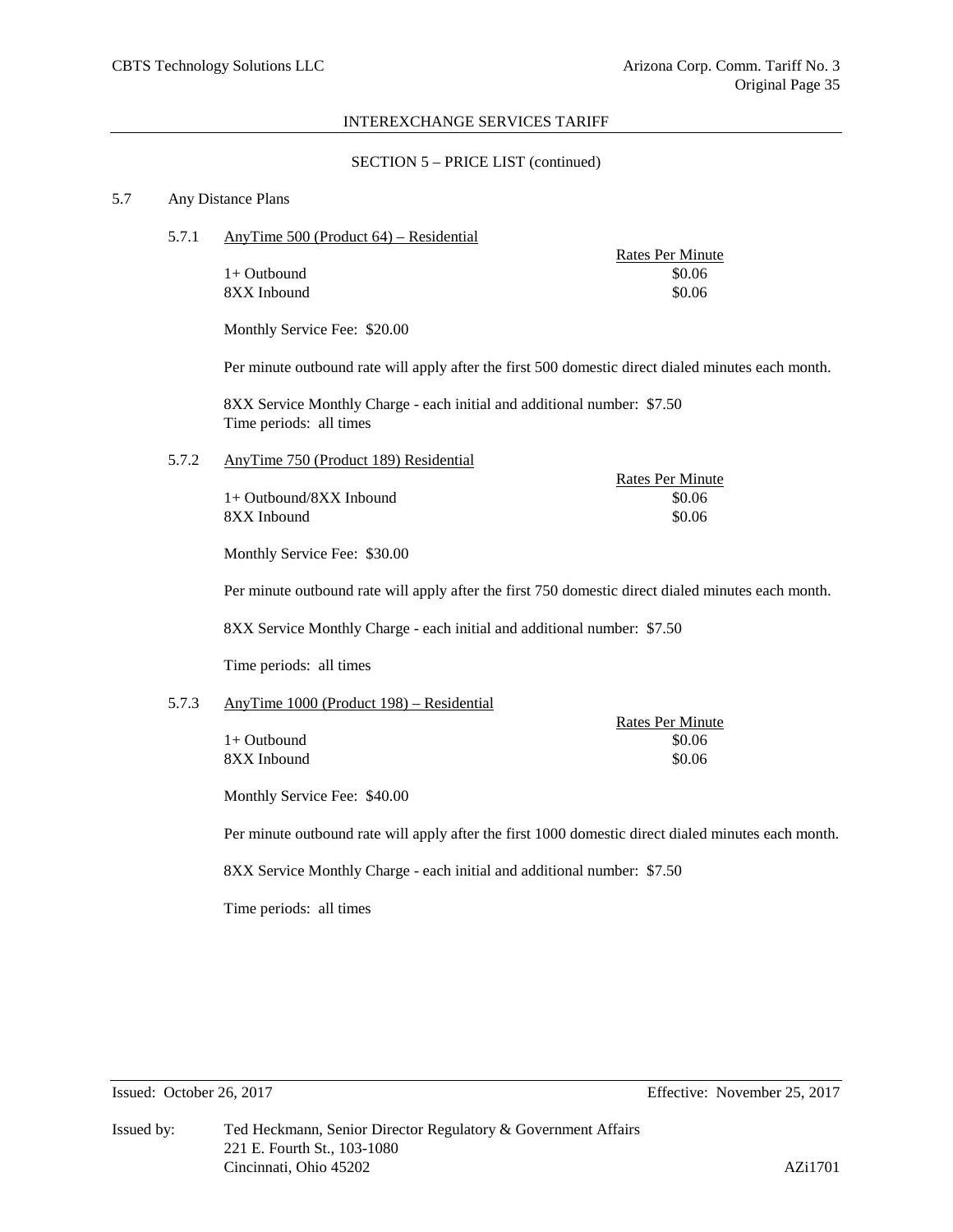#### SECTION 5 – PRICE LIST (continued)

#### 5.7 Any Distance Plans (continued)

5.7.4 AnyTime 500 (Product 391) – Business

8XX Inbound \$0.06

Rates Per Minute  $1+$  Outbound  $$0.06$ 

Rates Per Minute

Monthly Service Fee: \$20.00

Per minute outbound rate will apply after the first 500 domestic direct dialed minutes each month.

8XX Service Monthly Charge - each initial and additional number: \$7.50

Time periods: all times

## 5.7.5 AnyTime 750 (Product 393) – Business

 $1+$  Outbound  $$0.06$ 8XX Inbound \$0.06

Monthly Service Fee: \$30.00

Per minute outbound rate will apply after the first 750 domestic direct dialed minutes each month.

8XX Service Monthly Charge - each initial and additional number: \$7.50

Time periods: all times

## 5.7.6 AnyTime 1000 (Product 395) – Business

|             | <b>Rates Per Minute</b> |
|-------------|-------------------------|
| 1+ Outbound | \$0.06                  |
| 8XX Inbound | \$0.06                  |

Monthly Service Fee: \$40.00

Per minute outbound rate will apply after the first 1000 domestic direct dialed minutes each month.

8XX Service Monthly Charge - each initial and additional number: \$7.50

Time periods: all times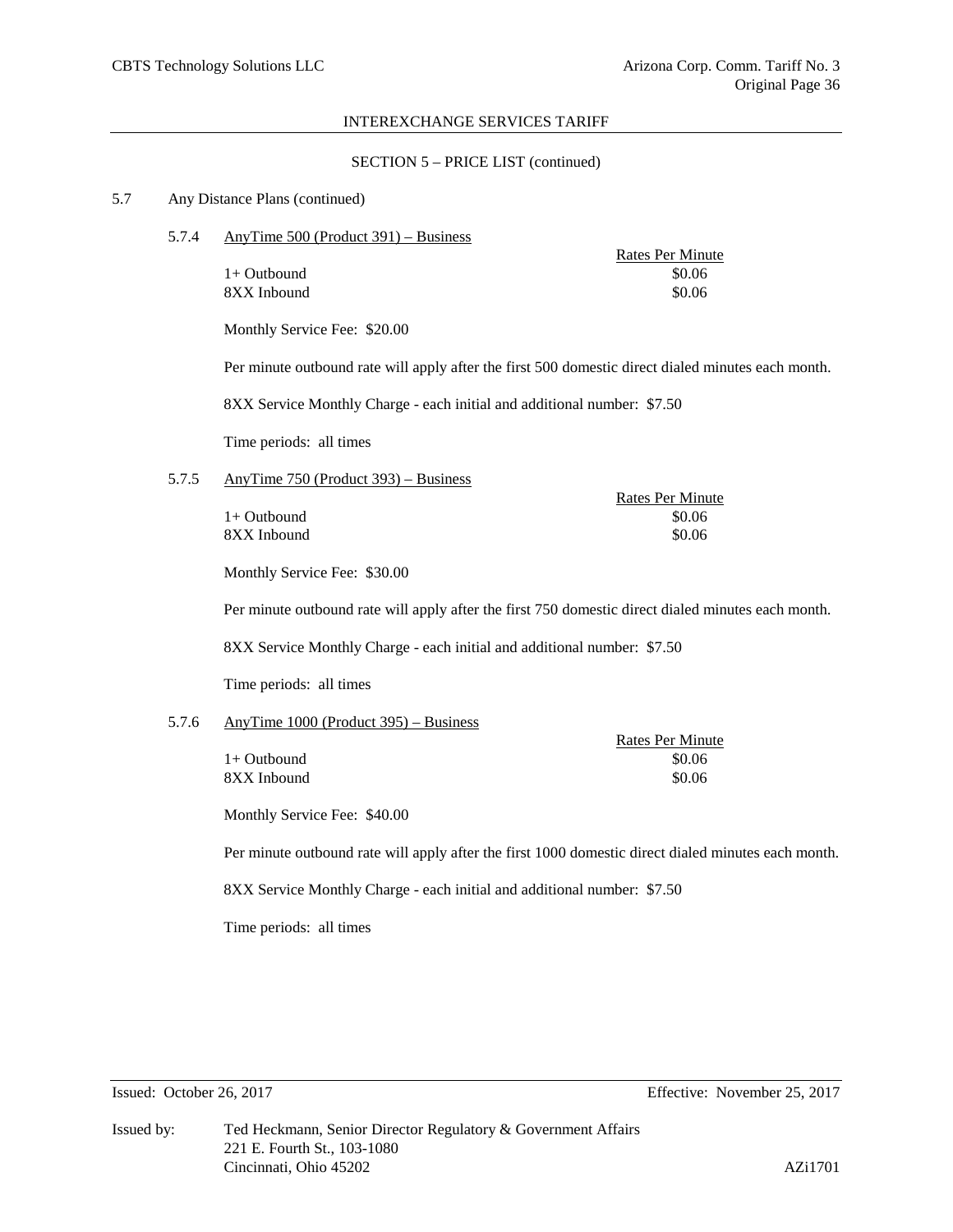## SECTION 5 – PRICE LIST (continued)

# 5.7 Any Distance Plans (continued)

| 5.7.7 | Business Basic II (Product 358) – Business                                                         |                            |  |
|-------|----------------------------------------------------------------------------------------------------|----------------------------|--|
|       |                                                                                                    | Rates Per minute           |  |
|       | $1+$ Outbound<br>8XX Inbound                                                                       | \$0.09<br>\$0.15           |  |
|       |                                                                                                    |                            |  |
|       | Monthly minimum usage charge: \$6.95                                                               |                            |  |
|       | Time periods: All times                                                                            |                            |  |
| 5.7.8 | Basic II (Product 368) - Residence                                                                 |                            |  |
|       | $1+$ Outbound                                                                                      | Rates Per minute<br>\$0.10 |  |
|       | 8XX Inbound                                                                                        | \$0.15                     |  |
|       |                                                                                                    |                            |  |
|       | Monthly minimum usage charge: \$6.95                                                               |                            |  |
|       | Time periods: All times                                                                            |                            |  |
| 5.7.9 | AnyTime 100 (Product 591) – Residential                                                            |                            |  |
|       | 1+ Outbound                                                                                        | Rates Per minute<br>\$0.07 |  |
|       | 8XX Inbound                                                                                        | \$0.07                     |  |
|       |                                                                                                    |                            |  |
|       | Monthly Service Fee: \$10.00                                                                       |                            |  |
|       | Per minute outbound rate will apply after the first 100 domestic direct dialed minutes each month. |                            |  |
|       | 8XX Service Monthly Charge - each initial and additional number: \$7.50                            |                            |  |

Time periods: All times

Issued: October 26, 2017 Effective: November 25, 2017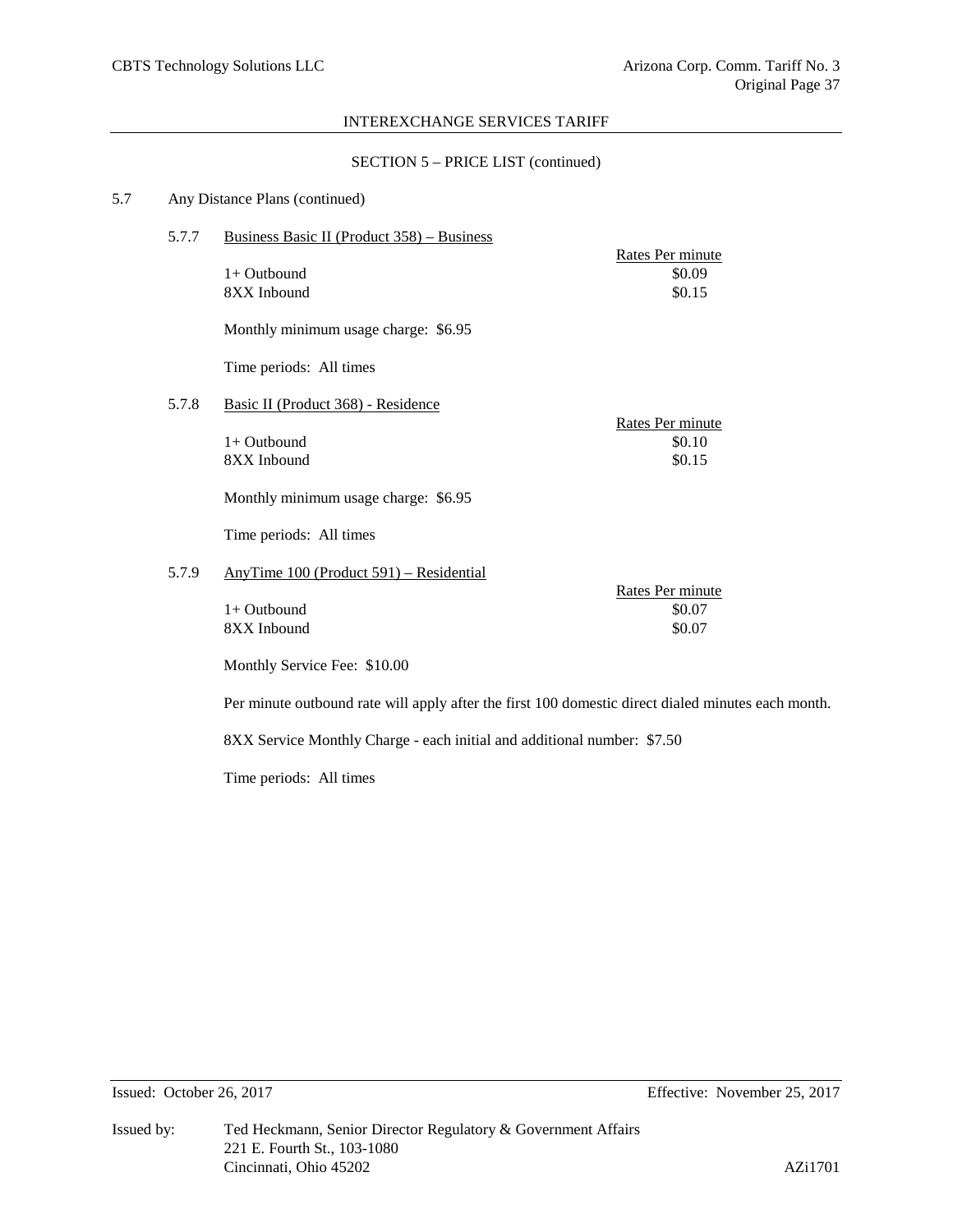Rates Per minute

#### INTEREXCHANGE SERVICES TARIFF

#### SECTION 5 – PRICE LIST (continued)

#### 5.7 Any Distance Plans (continued)

 $1+$  Outbound

5.7.10 AnyTime 100 (Product 593) – Business

Rates Per minute<br>\$0.07 8XX Inbound \$0.07

Monthly Service Fee: \$10.00

Per minute outbound rate will apply after the first 5000 domestic direct dialed minutes each month.

8XX Service Monthly Charge - each initial and additional number: \$7.50

Time periods: All times

## 5.7.11 AnyTime 5000 (Product 597) – Residential

| 1+ Outbound | \$0.06 |
|-------------|--------|
| 8XX Inbound | \$0.06 |

Monthly Service Fee: \$200.00

Per minute outbound rate will apply after the first 5000 domestic direct dialed minutes each month.

8XX Service Monthly Charge - each initial and additional number: \$7.50

Time periods: All times

## 5.7.12 AnyTime 375 (Product 951) – Residential

|             | Rates Per minute |
|-------------|------------------|
| 1+ Outbound | \$0.07           |
| 8XX Inbound | \$0.07           |

Monthly Service Fee: \$15.00

Per minute outbound rate will apply after the first 375 domestic direct dialed minutes each month.

Charges are calculated on a per call basis and rounded up to the nearest penny.

8XX Service Monthly Charge - each initial and additional number: \$7.50

Time periods: All times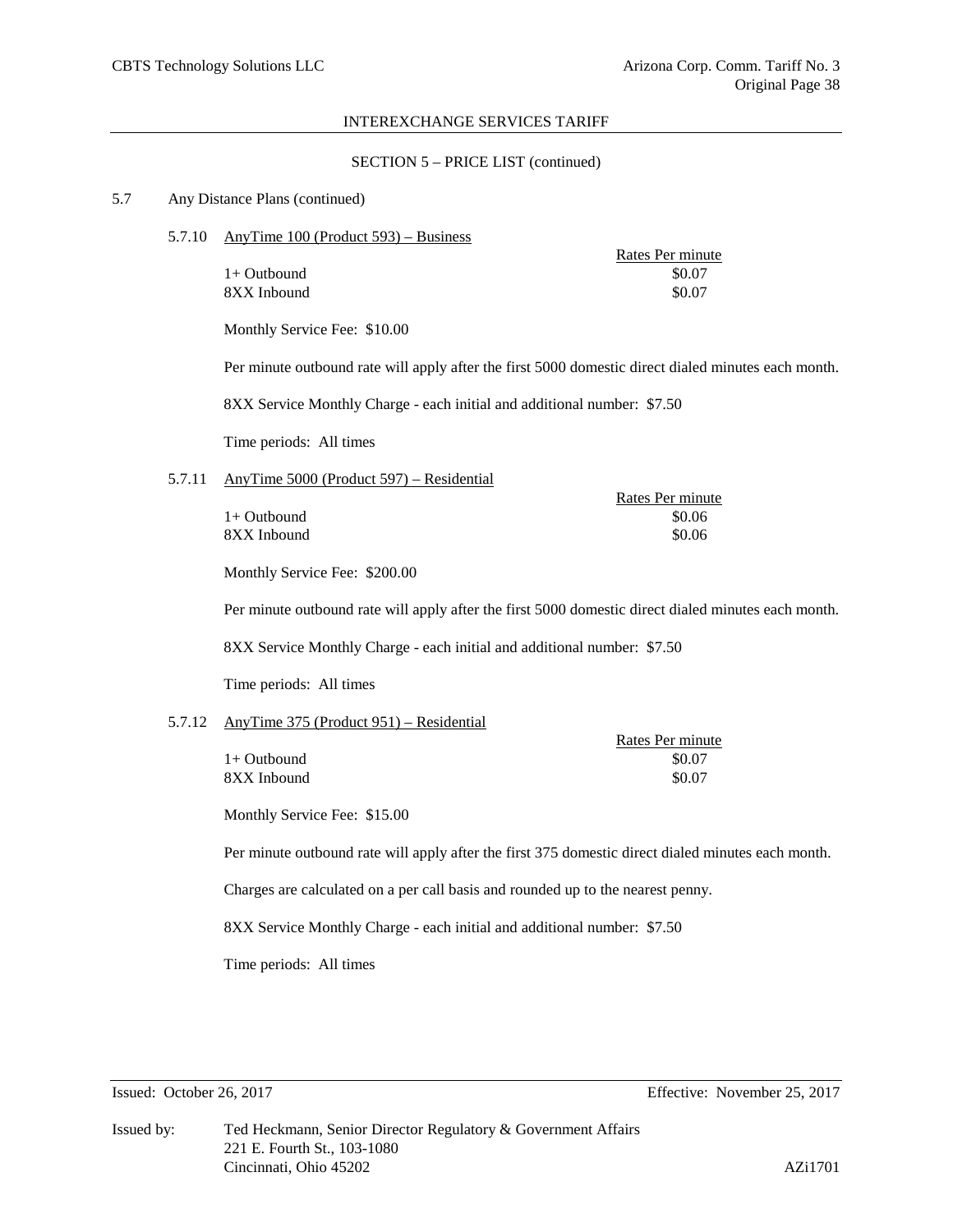## SECTION 5 – PRICE LIST (continued)

## 5.7 Any Distance Plans (continued)

 $1+$  Outbound 8XX Inbound

5.7.13 AnyTime 375 (Product 948) – Business

| Rates Per minute |
|------------------|
| \$0.07           |
| \$0.07           |

Monthly Service Fee: \$15.00

Per minute charge will apply to calls after the first 375 domestic direct dialed minutes each month

Rates Per minute

8XX Service Monthly Charge - each initial and additional number: \$7.50

Time periods: All times

# 5.7.14 AnyTime 4000 (Product 475) – Business

|               | Rates Per minute |
|---------------|------------------|
| $1+$ Outbound | \$0.0375         |
| 8XX Inbound   | \$0.0375         |

Monthly Service Fee: \$150.00

Outbound rate applies after the first 4000 domestic direct dialed minutes

8XX Service Monthly Charge - each initial and additional number: \$7.50

Time periods: All times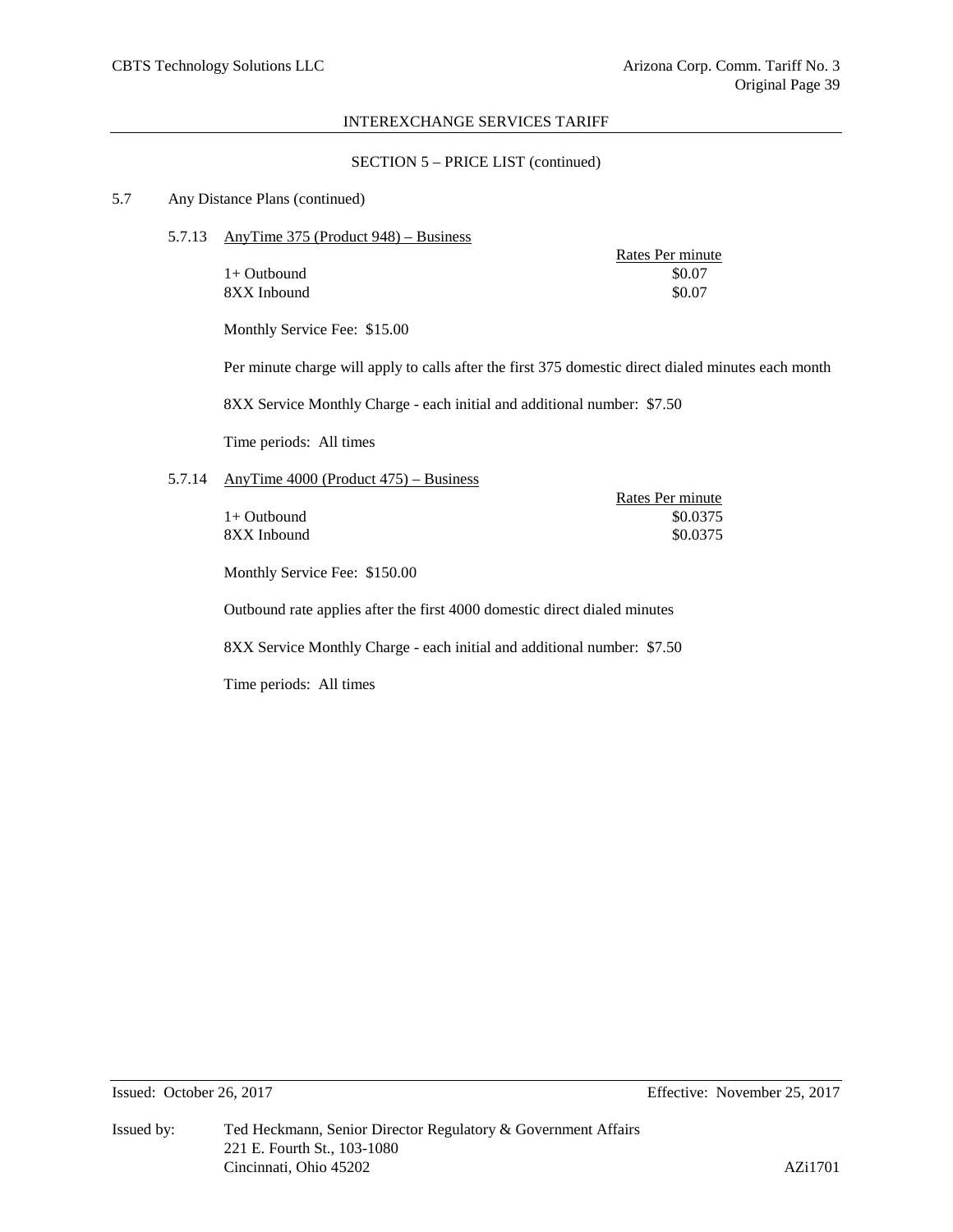## SECTION 5 – PRICE LIST (continued)

# 5.8 Basic Business Plans

| 5.8.1 | Product 333 - Business                            |                                             |  |
|-------|---------------------------------------------------|---------------------------------------------|--|
|       | $1+$ Outbound<br>Calling Card Service             | Rates Per Minute<br>\$0.0550<br>\$0.18      |  |
|       | Directory Assistance Intrastate Calls: \$.59/call |                                             |  |
|       | Time periods: all times                           |                                             |  |
| 5.8.2 | Product 486 – Business                            |                                             |  |
|       | $1+$ Outbound<br>8XX Inbound                      | Rates Per Minute<br>\$0.08<br>\$0.0375      |  |
|       | 8XX Monthly Service Fee: \$7.50                   |                                             |  |
|       | Time periods: all times                           |                                             |  |
| 5.8.3 | Product 670 - Business                            |                                             |  |
|       | $1+$ Outbound<br>8XX Inbound                      | <b>Rates Per Minute</b><br>\$0.20<br>\$0.20 |  |
|       | 8XX Monthly Service Fee: \$7.50                   |                                             |  |
|       | Time periods: all times                           |                                             |  |